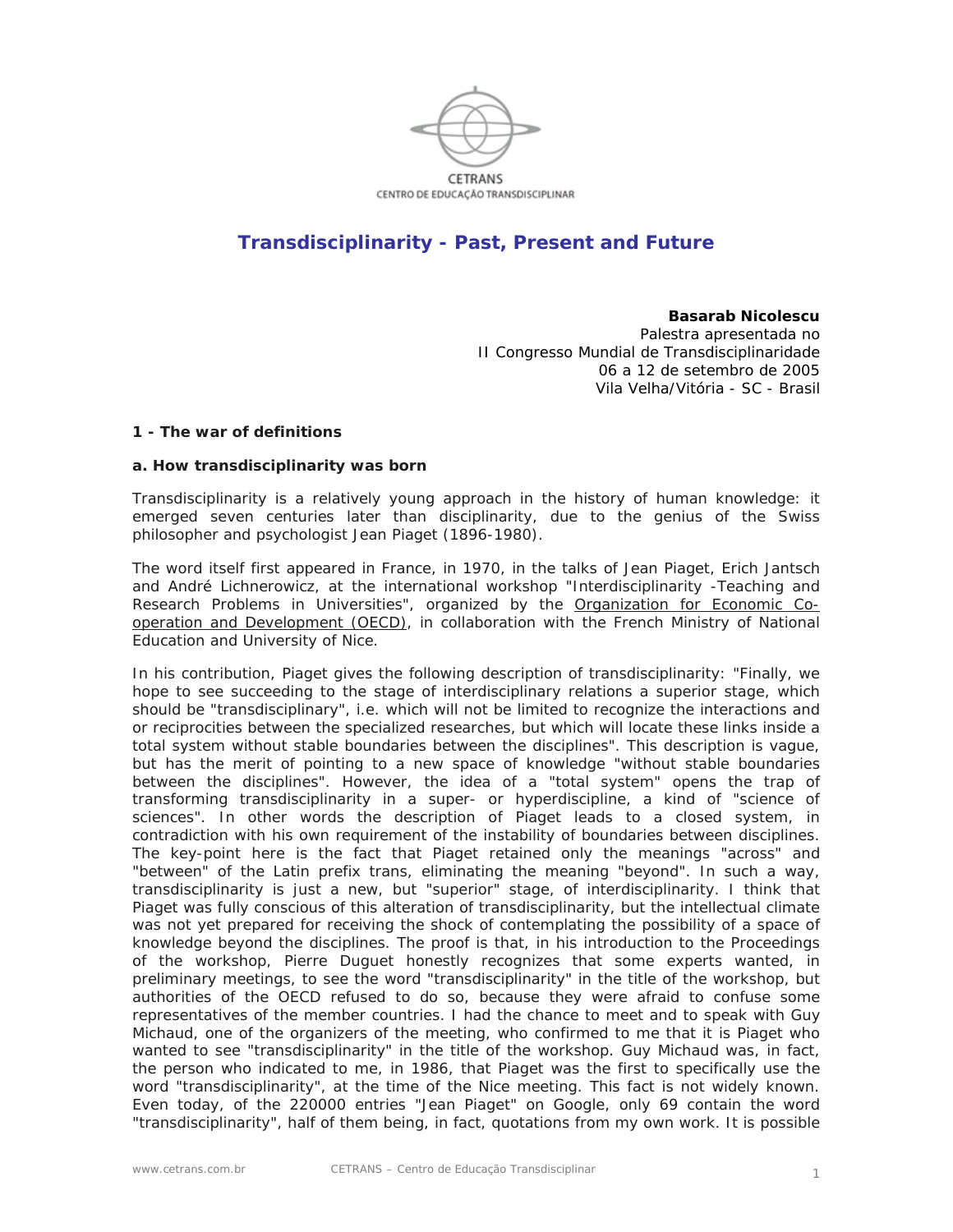that some people used this word before Piaget, as equivalent to multidisciplinarity or interdisciplinarity. However it is certainly Piaget who recognized the necessity of considering a new field of knowledge, distinct from multidisciplinarity and interdisciplinarity as defined till 1970.

In his contributions, Erich Jantsch, an Austrian thinker living in California, falls in the trap of defining transdisciplinarity as a hyperdiscipline. He writes that transdisciplinarity is "the coordination of all disciplines and interdisciplines of the teaching system and the innovation on the basis of a general axiomatic approach". He clearly situates transdisciplinarity in the disciplinary framework. However, the historical merit of Jantsch was to underline the necessity of inventing an axiomatic approach for transdisciplinarity and also of introducing values in this field of knowledge.

Finally, the approach of André Lichnerowicz, a known French mathematician, is radically mathematical. He sees transdisciplinarity as a transversal play, in order to describe "the homogeneity of the theoretical activity in different sciences and techniques, independently of the field where this activity is effectuated". And, of course, this theoretical activity can be formulated, he thinks, only in mathematical language. Lichnerowicz writes: "The Being is put between parentheses and it is precisely this non-ontological character which confers to mathematics its power, its fidelity and its polyvalence." The interest of Lichnerowicz for transdisciplinarity was accidental, but his remark about the non-ontological character of mathematics has to be remembered. Lichnerowicz was disappointed that his mathematical program in transdisciplinarity was not fulfilled, a fact that he confirmed to myself in 1992 at the Plenary Session of the Pontifical Academy of Sciences at Vatican.

I described in some detail the three different positions of Piaget, Jantsch and Lichnerowicz concerning transdisciplinarity, because they can be found again, a quarter of a century later, in what I call "the war of definitions". The word "war" does not belong to the transdisciplinary vocabulary. But I use it on purpose, because it appeared in the issue "Guerre et paix entre les sciences: disciplinarité et transdisciplinarité / War and Peace Between Sciences: Disciplinarity and Transdisciplinarity" of a French magazine. In this issue, one of the authors asked for the interdiction of the word "transdisciplinarity". His desire was obviously not satisfied.

I would like to add, in this discussion about the incipient phase of transdisciplinarity, the name of Edgar Morin. A short time after the Nice meeting, Morin begins to use the word "transdisciplinarity" and he even leads a transdisciplinary laboratory in human sciences, in the framework of a prestigious French research institution. It is true that Morin did not give a definition of transdisciplinarity. For him, transdisciplinarity was, in that period, a kind of messenger of the freedom of thinking, a go-between discipline. We met a quarter of a century ago and we agreed on the complementarity between transdisciplinarity and complexity. From then, we go hand in hand on the same way - that of the freedom of thinking.

## **b. Beyond disciplines**

I proposed the inclusion of the meaning "beyond disciplines" in 1985 and I developed this idea over the years in my articles and books and also in different official international documents. Many other researchers over the world contributed to this development of transdisciplinarity. A key-date in this development is 1994, when the Charter of Transdisciplinarity was adopted by the participants at the First World Congress of Transdisciplinarity (Convento da Arrábida, Portugal).

This idea did not come from heaven or just from the pleasure of respecting the etymology of the word *trans*, but from my long practice of quantum physics. For an outsider, it might seem paradoxical that it is from the very core of exact sciences that we arrive at the idea of limits of disciplinary knowledge. But from inside, it provides evidence of the fact that, after a very long period, disciplinary knowledge has reached its own limitations with far reaching consequences not only for science, but also for culture and social life.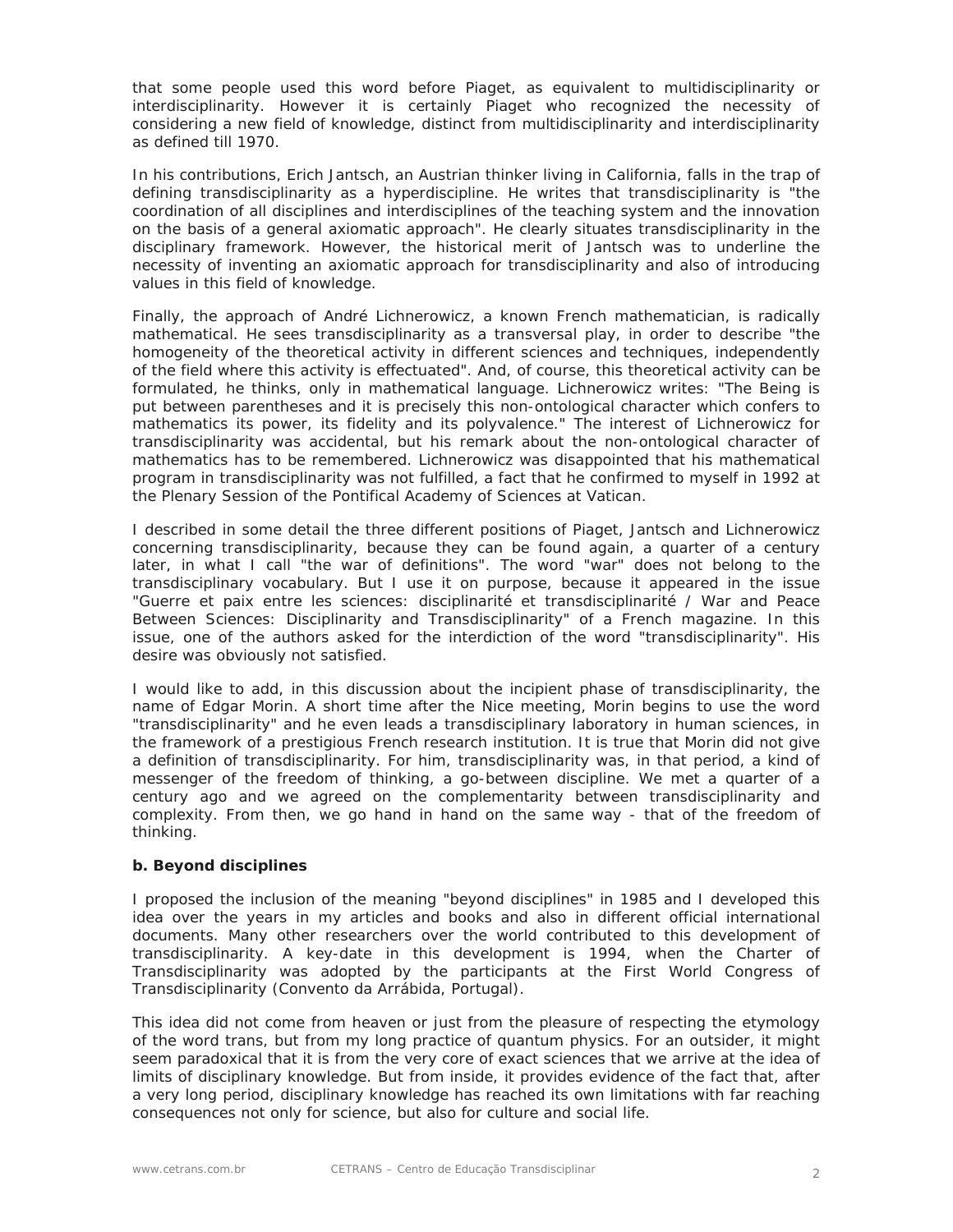The crucial point here is the status of the Subject.

Modern science was born through a violent break with the ancient vision of the world. It was founded on the idea - surprising and revolutionary for that era - of a total separation between the knowing subject and Reality, which was assumed to be completely independent from the subject who observed it. This break allowed science to develop independently of theology, philosophy and culture. It was a positive act of freedom. But today, the extreme consequences of this break, incarnated by the ideology of scientism, become a potential danger of self-destruction of our species.

On the spiritual level, the consequences of scientism have been considerable: the only knowledge worthy of its name must therefore be scientific, objective; the only reality worthy of this name must be, of course, objective reality, ruled by objective laws. All knowledge other than scientific knowledge is thus cast into the inferno of subjectivity, tolerated at most as a meaningless embellishment or rejected with contempt as a fantasy, an illusion, a regression, or a product of the imagination. Even the word "spirituality" has become suspect and its use has been practically abandoned.

Objectivity, set up as the supreme criterion of Truth, has one inevitable consequence: the transformation of the Subject into an Object. The death of the Subject is the price we pay for objective knowledge. The human being became an object - an object of the exploitation of man by man, an object of the experiments of ideologies which are proclaimed scientific, an object of scientific studies to be dissected, formalized, and manipulated. The Man-God has become a Man-Object, of which the only result can be self-destruction. The two world massacres of this century, not to mention the multiple local wars and terrorism - are only the prelude to self-destruction on a global scale.

In fact, with very few exceptions - Husserl, Heidegger or Cassirer - modern and postmodern thinkers gradually transformed the Subject in a grammatical subject. The Subject is today just a word in a phrase.

The quantum revolution radically changed this situation. The new scientific and philosophical notions it introduced - the principle of superposition of quantum "yes" and "no" states, discontinuity, non-separability, global causality, quantum indeterminism necessarily led the founders of quantum mechanics to rethink the problem of the complete Object / Subject separation. For example, Werner Heisenberg, Nobel Prize of Physics, thought that one must suppress any rigid distinction between the Subject and Object, between objective reality and subjective reality. "The concept of "objective" and "subjective" - writes Heisenberg - designate [...] two different aspects of one reality; however we would make a very crude simplification if we want to divide the world in one objective reality and one subjective reality. Many rigidities of the philosophy of the last centuries are born by this black and white view of the world." He also asserts that we have to renounce the privileged reference to the exteriority of the material world. "The too strong insistence on the difference between scientific knowledge and artistic knowledge writes Heisenberg - comes from the wrong idea that concepts describe perfectly the "real things" [...] All true philosophy is situated on the threshold between science and poetry."

My line of thinking is in perfect agreement with that of Heisenberg. For me, "beyond disciplines" precisely signifies the Subject, more precisely the Subject-Object interaction. The transcendence, inherent in transdisciplinarity, is the transcendence of the Subject. The Subject can not be captured in a disciplinary camp.

The meaning "beyond disciplines" leads us to a fabulous space of new knowledge. The main outcome was the formulation of the methodology of transdisciplinarity, which I will analyze in the next section. It allows us also to clearly distinguish between multidisciplinarity, interdisciplinarity and transdisciplinarity.

*Multidisciplinarity* concerns itself with studying a research topic in not just one discipline only, but in several at the same time. Any topic in question will ultimately be enriched by incorporating the perspectives of several disciplines. Multidisciplinarity brings a plus to the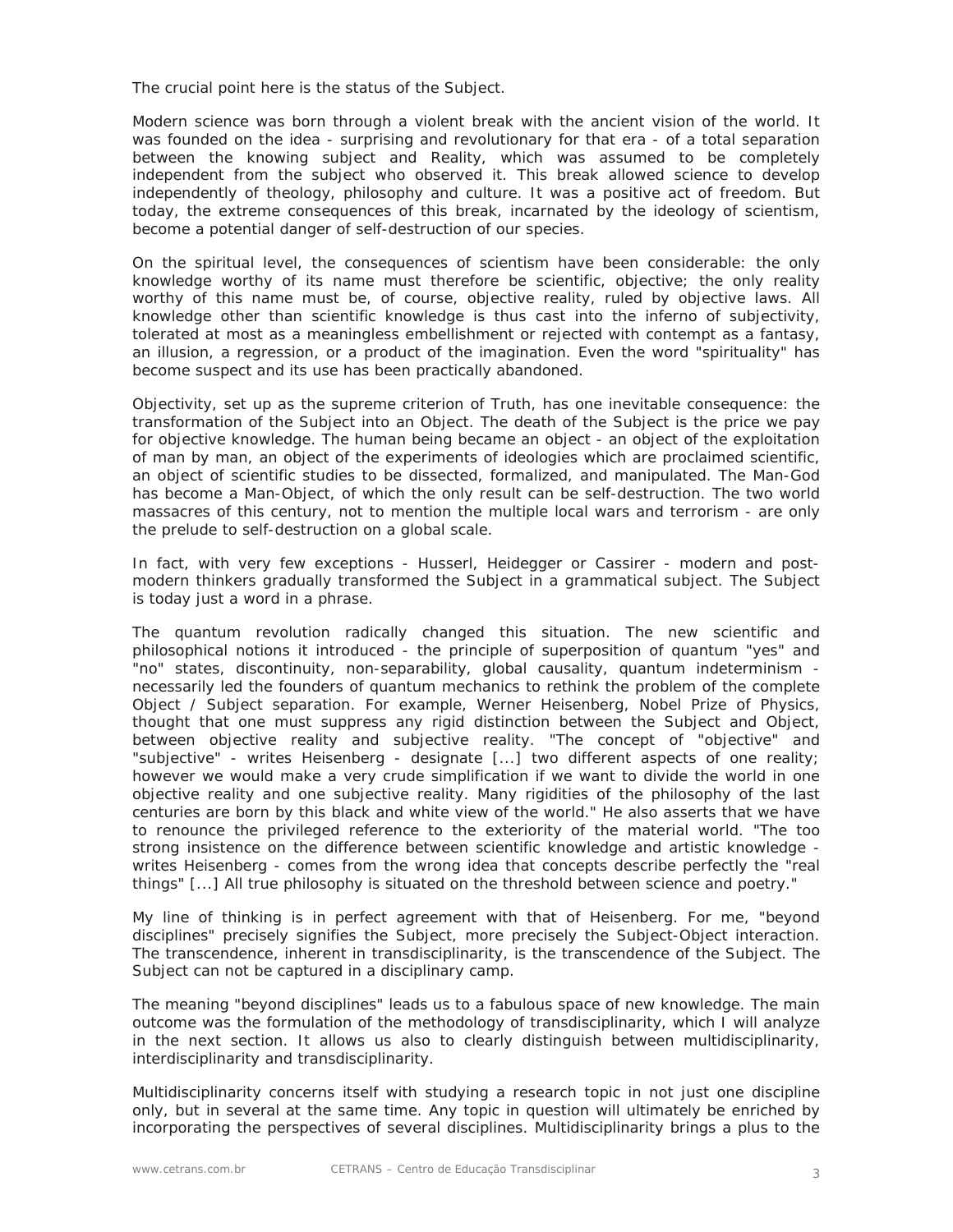discipline in question, but this "plus" is always in the exclusive service of the home discipline. In other words, the multidisciplinary approach overflows disciplinary boundaries while its goal remains limited to the framework of disciplinary research.

*Interdisciplinarity* has a different goal than multidisciplinarity. It concerns the transfer of methods from one discipline to another. Like multidisciplinarity, interdisciplinarity overflows the disciplines, but its goal still remains within the framework of disciplinary research. Interdisciplinarity has even the capacity of generating new disciplines, like quantum cosmology and chaos theory.

*Transdisciplinarity* concerns that which is at once *between* the disciplines, *across* the different disciplines, and *beyond* all discipline. Its goal is the understanding of the present world, of which one of the imperatives is the unity of knowledge.

As one can see, there is no opposition between disciplinarity (including multidisciplinarity and interdisciplinarity) and transdisciplinarity, but a fertile complementarity. In fact, there is no transdisciplinarity without disciplinarity. In spite of this fact, the above considerations provoked, around 1990, a more a less violent war of definitions. This war is not yet finished.

I will not make here detailed considerations about the sociological and psychological motivation of such a non-transdisciplinary attitude - like the fear of the unknown, the ideological rejection of spirituality, the will to power or the wish of academic honorability, understood as disciplinary honorability. That would generate endless polemics which are, in my opinion, a waste of time. I prefer to try to understand the unconscious motivation of such views. When the unconscious motivation goes to the surface of consciousness and it is put in words, a true dialogue can begin.

I have in mind a specific different approach of transdisciplinarity, characterized by the refusal of formulating any methodology and by its exclusive concentration on joint problemsolving of problems pertaining to the science-technology-society triad. This approach is represented by figures like Michael Gibbons and Helga Nowotny. The point of view of this transdisciplinary current was largely expressed at the Zürich Congress, held in the year 2000.

This version of transdisciplinarity does not exclude the meaning "beyond disciplines" but reduces it to the interaction of disciplines with social constraints. The social field necessarily introduces a dimension "beyond disciplines", but the individual human being is conceived of as part of a social system only.

It is difficult for us to understand why "joint problem solving" must be the unique aim of transdisciplinarity. It is certainly one of the aims but not the only aim. The use of singular seems to us dangerous, as in religion, as allowing unnecessary wars and unproductive dogmatism. Is transdisciplinarity concerning only society, as a uniform whole, or, in the first place, the human being which is (or has to be) in the center of any civilized society? Are we allowed to identify *knowledge* with *production of knowledge*? Why the potential of transdisciplinarity has to be reduced to produce "better science"? Why transdisciplinarity has to be reduced to "hard science"? In other words, the Subject - Object interaction seems to us to be at the very core of transdisciplinarity and not the Object alone.

I think that the unconscious barrier to a true dialogue comes from the inability of certain transdisciplinary researchers to think the discontinuity. I will give an image in order to express what I have in mind. For them, the boundaries between disciplines are like boundaries between countries, continents and oceans on the surface of the Earth. These boundaries are fluctuating in time but a fact remains unchanged: the continuity between territories. We have a different approach of the boundaries between disciplines. For us, they are like the separation between galaxies, solar systems, stars and planets. It is the movement itself which generates the fluctuation of boundaries. This does not mean that a galaxy intersects another galaxy. When we cross the boundaries we meet the interplanetary and intergalactic vacuum. This vacuum is far from being empty: it is full of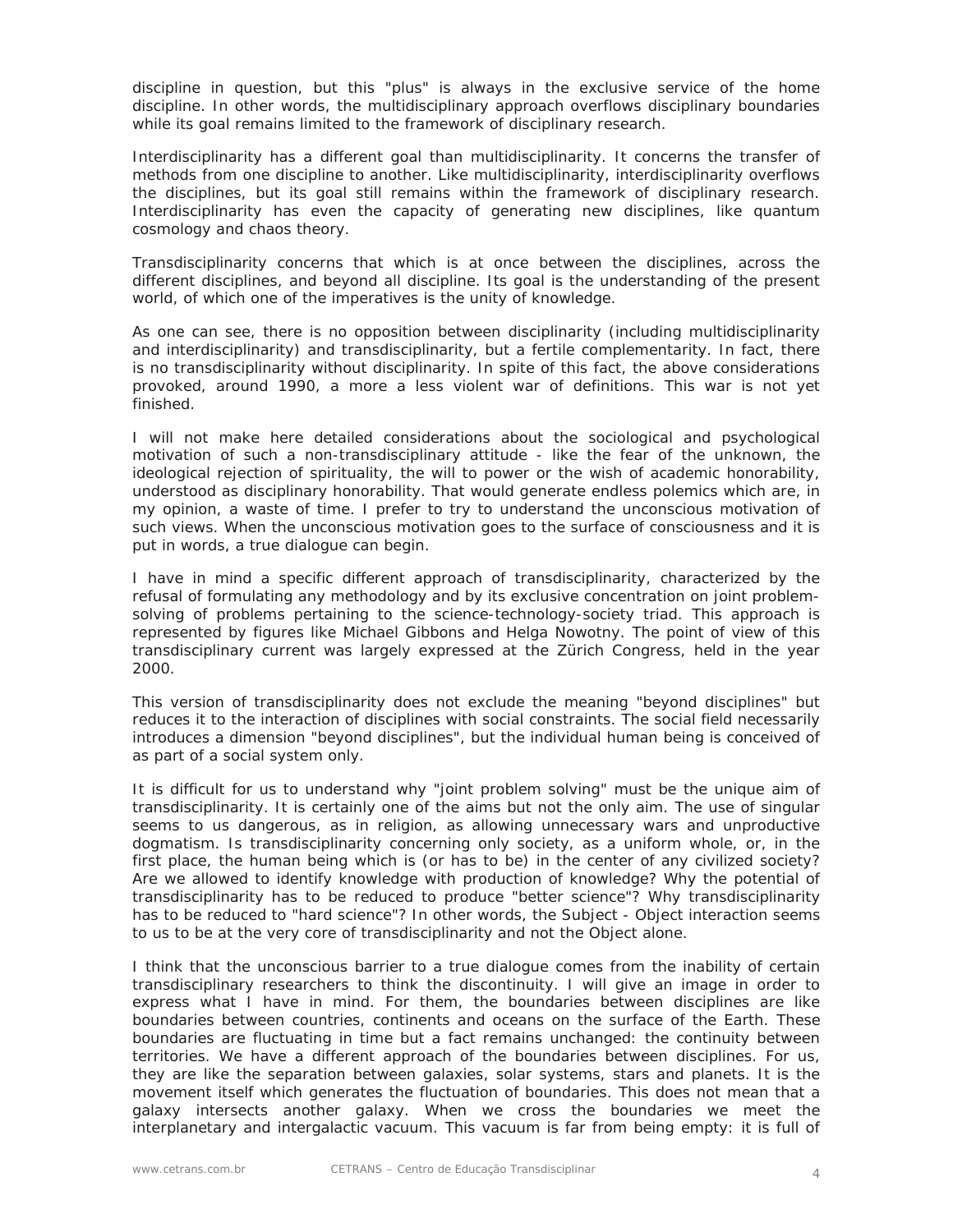invisible matter and energy. It introduces a clear discontinuity between territories of galaxies, solar systems, stars and planets. Without the interplanetary and intergalactic vacuum there is no Universe.

It is my deep conviction that our formulation of transdisciplinarity is both unified (in the sense of unification of different transdisciplinary approaches) and diverse: unity in diversity and diversity through unity is inherent to transdisciplinarity. Much confusion arises by not recognizing that there are a *theoretical transdisciplinarity*, a *phenomenological transdisciplinarity* and an *experimental transdisciplinarity*.

The word *theory* implies a general definition of transdisciplinarity and a well-defined methodology (which has to be distinguished from "methods": a single methodology corresponds to a great number of different methods). The word *phenomenology* implies building models connecting the theoretical principles with the already observed experimental data, in order to predict further results. The word *experimental* implies performing experiments following a well-defined procedure allowing any researcher to get the same results when performing the same experiments.

I classify the work done by Michael Gibbons and Helga Nowotny as phenomenological transdisciplinarity, while my own work, as well as the one of Jean Piaget and Edgar Morin, as theoretical transdisciplinarity. In its turn, experimental transdisciplinarity concerns a big number of experimental data already collected not only in the framework of knowledge production but also in many fields like education, psychoanalysis, the treatment of pain in terminal diseases, drug addiction, art, literature, history of religions, etc. The reduction of transdisciplinarity to only one of its aspects is very dangerous because it will transform transdisciplinarity into a temporary fashion, which I predict will disappear soon as many other fashions in the field of culture and knowledge have indeed vanished. The huge potential of transdisciplinarity will never be accomplished if we do not accept the simultaneous and rigorous consideration of the three aspects of transdisciplinarity. This simultaneous consideration of theoretical, phenomenological and experimental transdisciplinarity will allow both a unified and non-dogmatic treatment of the transdisciplinary theory and practice, coexisting with a plurality of transdisciplinary models.

## **2 - Formulation of the methodology of transdisciplinarity**

## **a. The axiomatic character of the methodology of transdisciplinarity**

The most important achievement of transdisciplinarity in present times is, of course, the formulation of the methodology of transdisciplinarity, accepted and applied by an important number of researchers in many countries of the world. Transdisciplinarity, in the absence of a methodology, would be just talking, an empty discourse and therefore a short-term living fashion.

The axiomatic character of the methodology of transdisciplinarity is an important aspect. This means that he have to limit the number of axioms (or principles or pillars) to a *minimum* number. Any axiom which can be derived from the already postulated ones, have to be rejected.

This fact is not new. It already happened when disciplinary knowledge acquired its scientific character, due the three axioms formulated by Galileo Galilei in *Dialogue on the Great World Systems*:

- 1. *There are universal laws, of a mathematical character.*
- 2. *These laws can be discovered by scientific experiment.*
- 3. *Such experiments can be perfectly replicated*.

It should be obvious that if we try to build a mathematical bridge between science and ontology, we will necessarily fail. Galileo himself makes the distinction between human mathematics and divine mathematics. Human mathematics constitutes, he says (through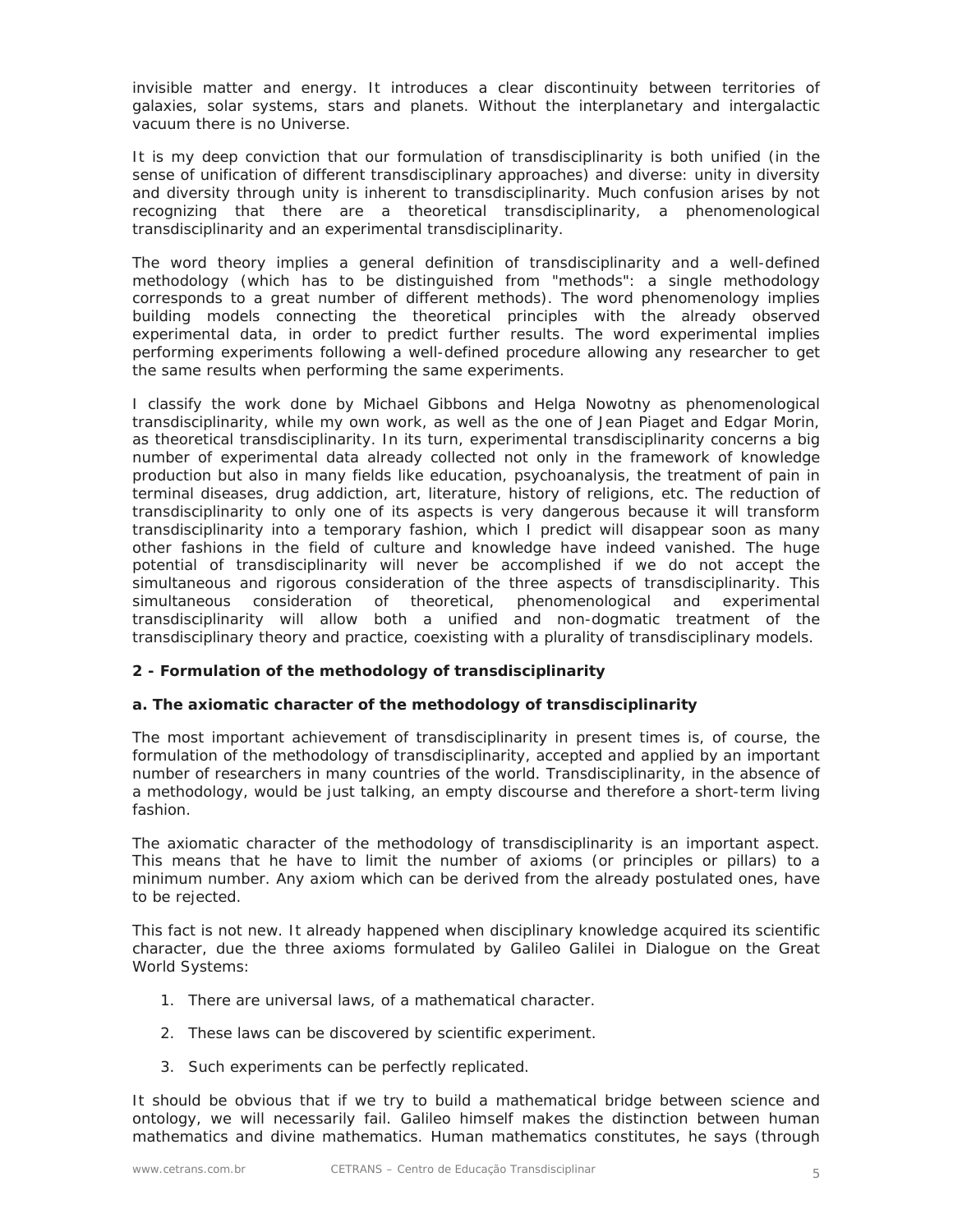Salvati), the common language of human beings and God, while divine mathematics is connected with the direct perception of the totality of all existing laws and phenomena. Transdisciplinarity tries to seriously take this distinction into account. A bridge can be built between science and ontology only by taking into account the totality of human knowledge. This requires a symbolic language, different from mathematical language and enriched by specific new notions. Mathematics is able to describe repetition of facts due to scientific laws, but transdisciplinarity is about the singularity of the human being and human life. The key-point here is, once again, the irreducible presence of the Subject, which explains why transdisciplinarity can not be described by a mathematical formalism. The dream of the mathematical formalization of transdisciplinarity is just a phantasm, the phantasm induced by centuries of disciplinary knowledge.

After many years of research, we have arrived at the following three axioms of the methodology of transdisciplinarity:

- i. **The ontological axiom**: *There are, in Nature and in our knowledge of Nature, different levels of Reality and, correspondingly, different levels of perception.*
- ii. **The logical axiom**: *The passage from one level of Reality to another is insured by the logic of the included middle.*
- iii. **The complexity axiom**: *The structure of the totality of levels of Reality or perception is a complex structure: every level is what it is because all the levels exist at the same time.*

The first two get their experimental evidence from quantum physics, but they go well beyond exact sciences. The last one has its source not only in quantum physics but also in a variety of other exact and human sciences. All three are in agreement with traditional thinking, present on the earth from the beginning of historical times.

Axioms can not be demonstrated: they are not theorems. They have their roots in experimental data and theoretical approaches and their validity is judged by the results of their applications. If the results are in contradiction with experimental facts, they have to be modified or replaced.

Let me note that, in spite of an almost infinite diversity of methods, theories, and models which run throughout the history of different scientific disciplines, the three methodological postulates of modern science have remained unchanged from Galileo until our day. Let us hope that the same will prove to be true for transdisciplinarity and that a large number of transdisciplinary methods, theories and models will appear in the future.

Let me also note that only one science has entirely and integrally satisfied the three Galilean postulates: physics. The other scientific disciplines only partially satisfy the three methodological postulates of modern science. However, the absence of rigorous mathematical formulation in psychology, psychoanalysis, history of religions, law theory and a multitude of other disciplines did not lead to the elimination of these disciplines from the field of science. At least for the moment, not even an exact science like molecular biology can claim a mathematical formulation as rigorous as that of physics. In other words, there are *degrees of disciplinarity* which can respectively take into account more or less completely the three methodological postulates of modern science. Likewise, the process of more or less taking completely into account the three methodological pillars of transdisciplinary research will generate different *degrees of transdisciplinarity.* Large avenues are open for a rich and diverse transdisciplinary research.

The above three axioms give a precise and rigorous *definition of transdisciplinarity*. This definition is in agreement with the one sketched by Jean Piaget.

Let me now describe the essentials of these three transdisciplinary axioms.

## **b. The ontological axiom: levels of Reality and levels of perception**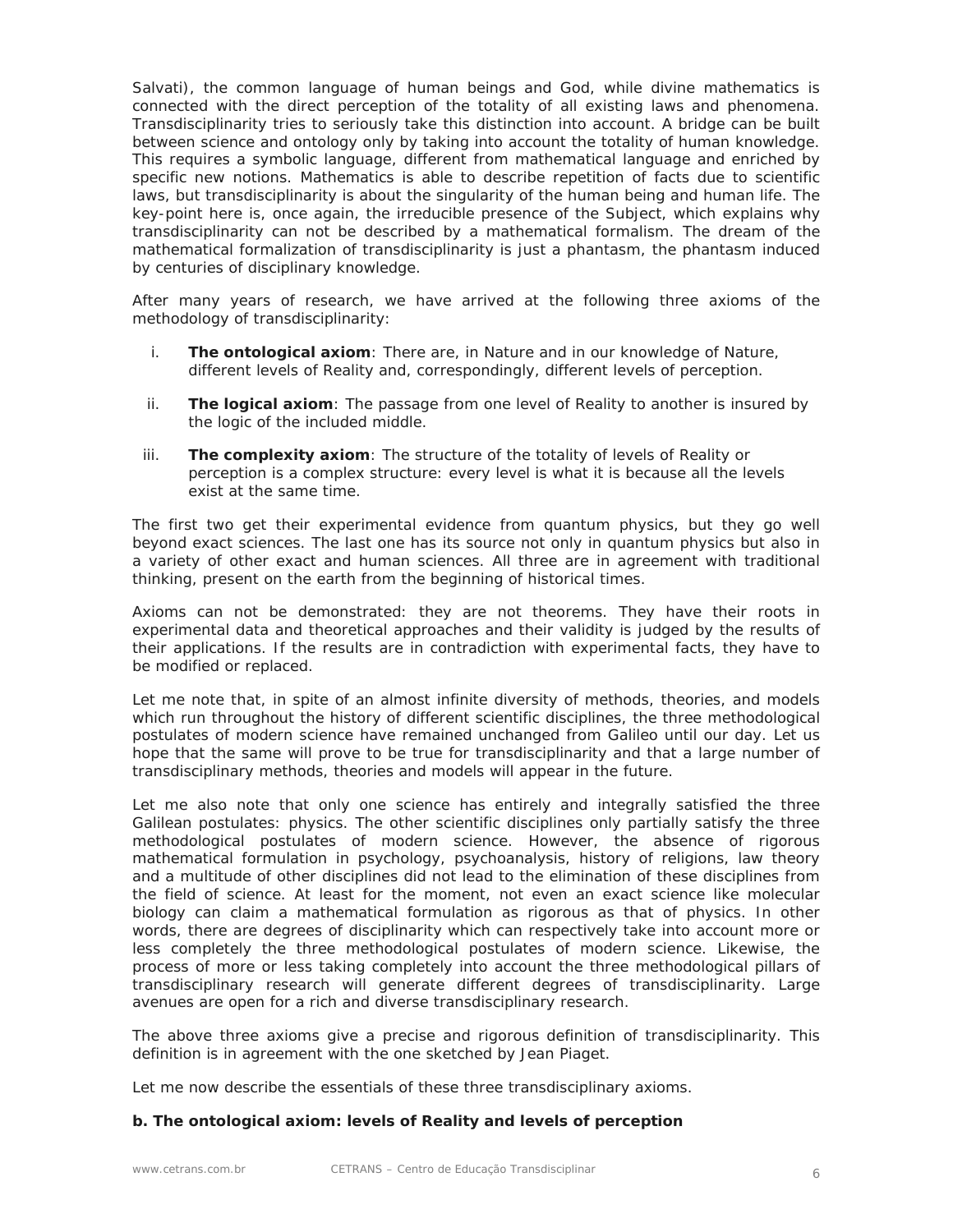The key concept of the transdisciplinary approach to Nature and knowledge is the concept of *levels of Reality*.

Here the meaning we give to the word "Reality" is pragmatic and ontological at the same time.

By "Reality" we intend first of all to designate that which *resists* our experiences, representations, descriptions, images, or even mathematical formulations.

In so far as Nature participates in the being of the world, one has to assign also an ontological dimension to the concept of Reality. Reality is not merely a social construction, the consensus of a collectivity, or some inter-subjective agreement. It also has a transsubjective dimension: for example, experimental data can ruin the most beautiful scientific theory.

Of course, one has to distinguish the words "Real" and "Reality". *Real* designates that which *is*, while *Reality* is connected to resistance in our human experience. The "Real" is, by definition, veiled for ever, while "Reality" is accessible to our knowledge.

By "level of Reality", I designate a set of systems which are invariant under certain laws: for example, quantum entities are subordinate to quantum laws, which depart radically from the laws of the macrophysical world. That is to say that two levels of Reality are different if, while passing from one to the other, there is a break in the applicable laws and a break in fundamental concepts (like, for example, causality). Therefore there is a *discontinuity* in the structure of levels of Reality, similar to the discontinuity reigning over the quantum world.

Every level of Reality has its associated space-time, different from one level to the other. For example, the classical realism is associated with the 4-dimensional space-time (three dimensions of space and one dimension of time), while the quantum realism is associated with a space-time whose number of dimensions is bigger than four. The introduction of the levels of Reality induces a multidimensional and multireferential structure of Reality.

A new *Principle of Relativity* emerges from the coexistence between complex plurality and open unity in our approach: *no level of Reality constitutes a privileged place from which one is able to understand all the other levels of Reality*. A level of Reality is what it is because all the other levels exist at the same time. This Principle of Relativity is what originates a new perspective on religion, politics, art, education, and social life. And when our perspective on the world changes, the world changes. The great Brazilian educator Paulo Freire asserts, in his *Pedagogy of the Oppressed*, that saying a true word is equivalent to the transformation of the world.

In other words, our approach is not hierarchical. There is no fundamental level. But its absence does not mean an anarchical dynamics, but a coherent one, of all levels of Reality, already discovered or which will be discovered in the future.

Every level is characterized by its *incompleteness*: the laws governing this level are just a part of the totality of laws governing all levels. And even the totality of laws does not exhaust the entire Reality: we have also to consider the Subject and its interaction with the Object.

The zone between two different levels and beyond all levels is a zone of non-resistance to our experiences, representations, descriptions, images, and mathematical formulations. Quite simply, the transparence of this zone is due to the limitations of our bodies and of our sense organs - limitations which apply regardless of what measuring tools are used to extend these sense organs. We therefore have to conclude that the topological distance between levels is finite. However this finite distance does not mean a finite knowledge. Take, as an image, a segment of a straight line - it contains an infinite number of points. In a similar manner, a finite topological distance could contain an infinite number of levels of Reality. We have work to do till the end of times.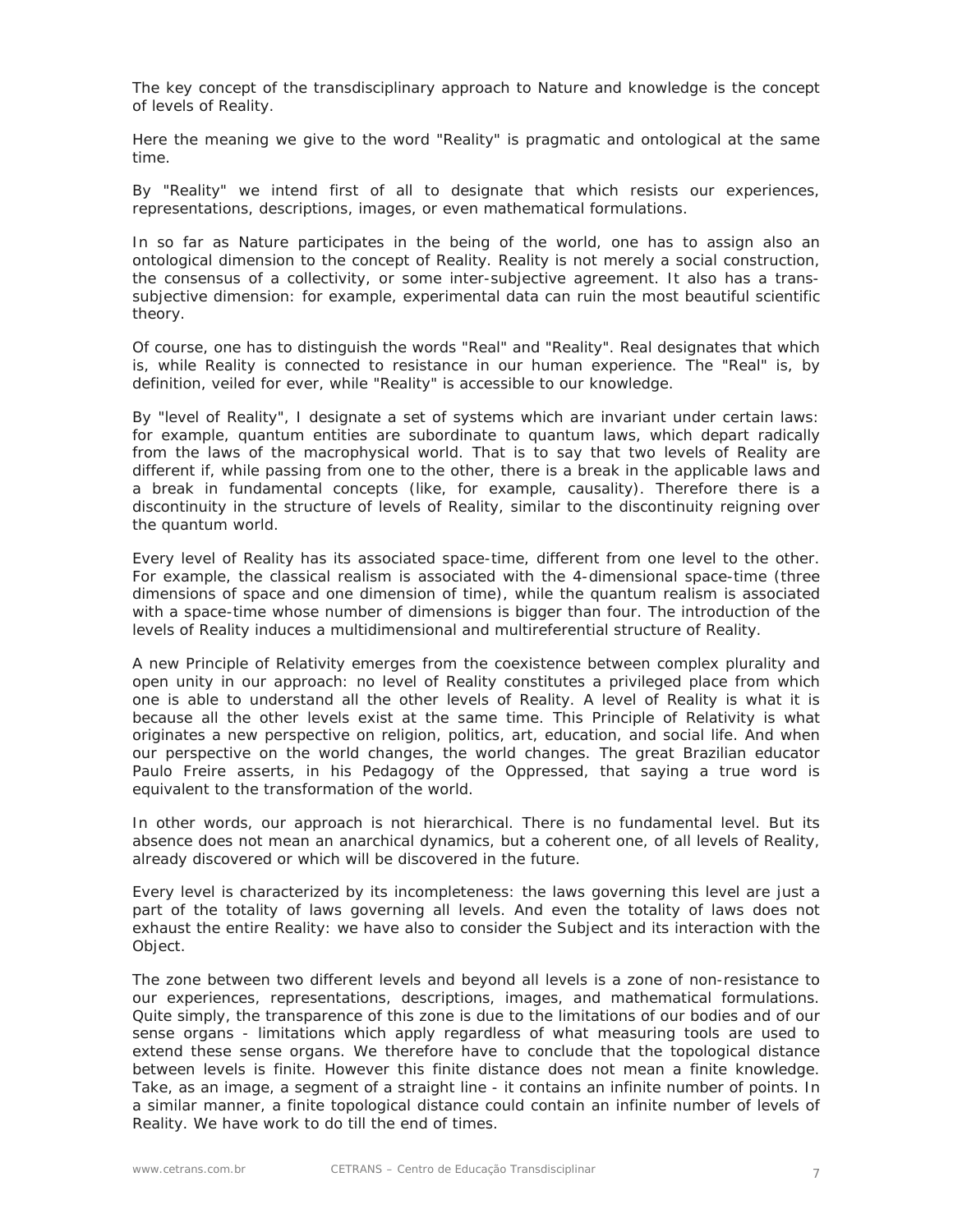This open structure of the unity of levels of Reality is in accord with one of the most important scientific results of the twentieth century concerning arithmetic, the theorem of Kurt Gödel, which states that a sufficiently rich system of axioms inevitably leads to results which are either undecidable or contradictory. The implications of Gödel's theorem have considerable importance for all modern theories of knowledge, primarily because it concerns not just the field of arithmetic, but all of mathematics which include arithmetic. The Gödelian structure of levels of Reality implies the impossibility of a self-enclosed complete theory. Knowledge is forever open.

The zone of non-resistance corresponds to the sacred - to that which does not submit to any rationalization. Proclaiming that there is a single level of Reality eliminates the sacred, and self-destruction is generated.

The unity of levels of Reality and its complementary zone of non-resistance constitutes what we call the transdisciplinary Object.

Inspired by the phenomenology of Edmund Husserl, I assert that the different levels of Reality are accessible to our knowledge thanks to the different levels of perception which are potentially present in our being. These levels of perception permit an increasingly general, unifying, encompassing vision of Reality, without ever entirely exhausting it.

As in the case of levels of Reality, the coherence of levels of perception presupposes a zone of non-resistance to perception.

The unity of levels of perception and this complementary zone of non-resistance constitutes what we call the *transdisciplinary Subject*.

In a rigorous way, we see that "levels of perception" are, in fact, *levels of Reality of the Subject*, while "levels of Reality" are, in fact, *levels of Reality of the Object.* Both types of levels imply resistance.

The two zones of non-resistance of transdisciplinary Object and Subject must be identical for the transdisciplinary Subject to communicate with the transdisciplinary Object. A flow of consciousness that coherently cuts across different levels of perception must correspond to the flow of information coherently cutting across different levels of Reality. The two flows are interrelated because they share the same zone of non-resistance.

Knowledge is neither exterior nor interior: it is simultaneously exterior and interior. The studies of the universe and of the human being sustain one another.

The zone of non-resistance plays the role of a *third* between the Subject and the Object, an Interaction term, which acts like a secretly included middle which allows the unification of the transdisciplinary Subject and the transdisciplinary Object while preserving their difference. In the following I will call this Interaction term the Hidden Third.

Our ternary partition { Subject, Object, Hidden Third } is, of course, different from the binary partition{ Subject vs. Object } of classical realism.

The emergence of at least three different levels of Reality in the study of natural systems the macrophysical level, the microphysical level and cyber-space-time (to which one might add a fourth level - that of superstrings, unifying all physical interactions) - is a major event in the history of knowledge.

Based upon our definition of levels of Reality, we can identify other levels than the ones in natural systems. For example, in social systems, we can speak about the individual level, the geographical and historical community level (family, nation), the cyber-space-time community level and the planetary level.

Levels of Reality are radically different from levels of organization as these have been defined in systemic approaches. Levels of organization do not presuppose a discontinuity in the fundamental concepts: several levels of organization can appear at one and the same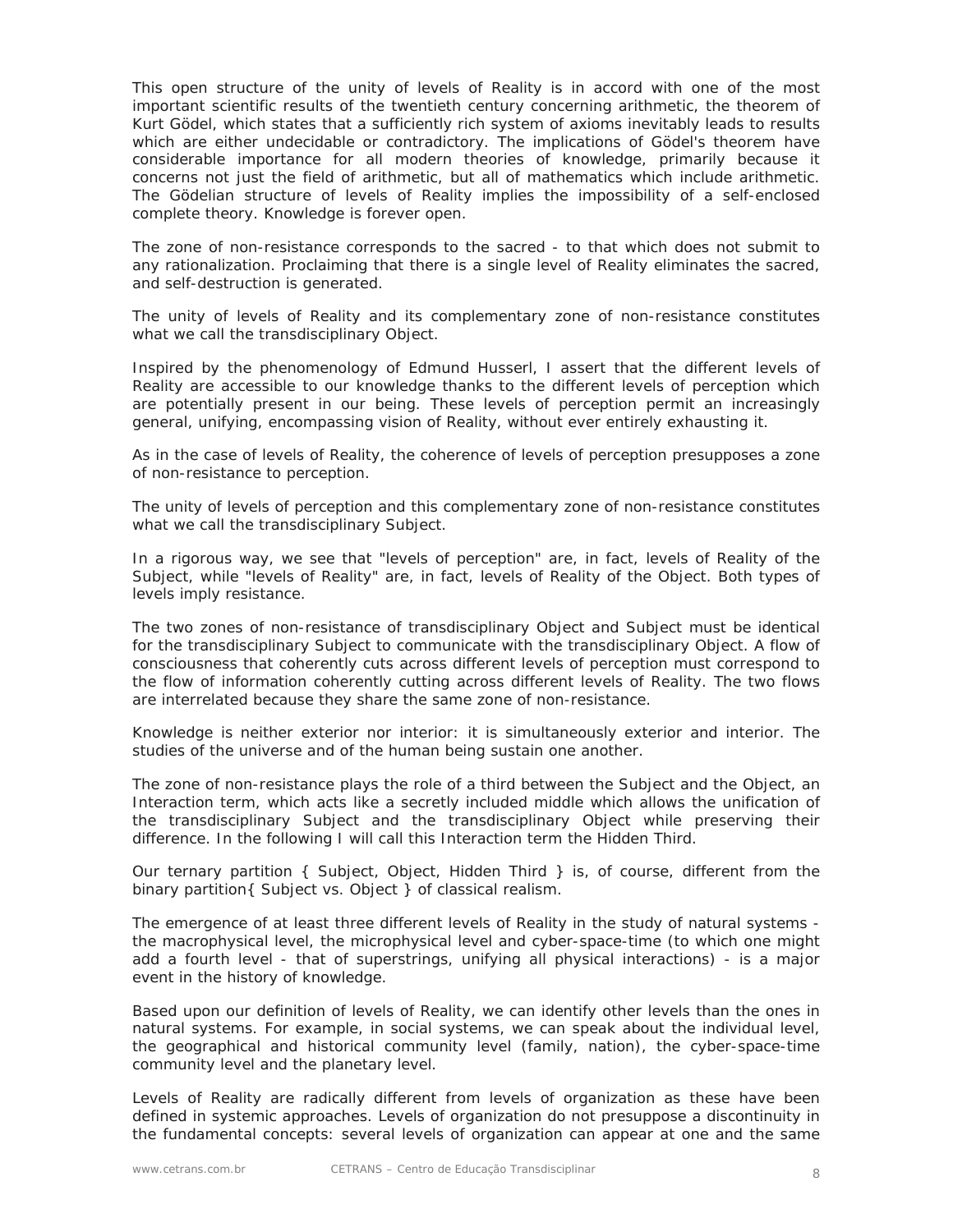level of Reality. The levels of organization correspond to different structures of the same fundamental laws.

The levels of Reality and the levels of organization offer the possibility of a new taxonomy of the more than 8000 academic disciplines existing today. Many disciplines coexist at one and the same level of Reality even if they correspond to different levels of organization. For example, Marxist economy and classical physics belong to one level of Reality, while quantum physics and psychoanalysis belong to another level of Reality.

The existence of different levels of Reality has been affirmed by different traditions and civilizations, but this affirmation was founded either on religious dogma or on the exploration of the interior universe only.

The transdisciplinary Object and its levels of Reality, the transdisciplinary Subject and its levels of perception and the Hidden Third define the transdisciplinary model of Reality. Based on this ternary structure of Reality, we can deduce other ternaries of levels which are extremely useful in the analysis of concrete situations:

- Levels of organization Levels of structuring Levels of integration
- Levels of confusion Levels of language Levels of interpretation
- Physical levels Biological levels Psychical levels
- Levels of ignorance Levels of intelligence Levels of contemplation
- Levels of objectivity Levels of subjectivity Levels of complexity
- Levels of knowledge Levels of understanding Levels of being
- Levels of materiality Levels of spirituality Levels of non-duality
- Allow me to make now some historical considerations concerning the idea of levels of reality

I formulated this idea already in 1976, during a post-doctoral stay at Lawrence Berkeley Laboratory, after stimulating discussions with Geoffrey Chew, the founder of the bootstrap theory and other colleagues. My main motivation was the fact that this idea offered a logical solution to the incompatibility between the theory of relativity and quantum mechanics. I interpreted this incompatibility as the necessity of enlarging the field of Reality, by abandoning the classical idea of a single level of Reality.

In 1981, I was interested by the idea of veiled reality of Bernard d'Espagnat, but I realized that his solution is not satisfactory and I therefore decided to publish my findings in an article published in 1982 and later, in an elaborated form, in 1985, in the first edition of my book *We, the particle and the world*.

In 1998, I had a big surprise to discover the idea of « levels of Reality », expressed in a different form, in a book by Werner Heisenberg, *Philosophy - The manuscript of 1942.* This book had a quite astonishing history: it was written in 1942 but it was published in German only in 1984. I read the French translation of the book in 1998. There is not yet, to my knowledge, an English translation of this book.

The philosophy of Heisenberg is based on two main ideas: the first is the notion of levels of Reality corresponding to different modes of embodying objectivity in terms of the respective process of knowledge and the second is the gradual erasing of the familiar concept of 3-dimensional space and 1-dimensional time.

For Heisenberg, reality is "the continuous fluctuation of the experience as captured by consciousness. In that sense, it can never be identified to a closed system [...]". By "experience", he understands not only scientific experiments but also the perception of the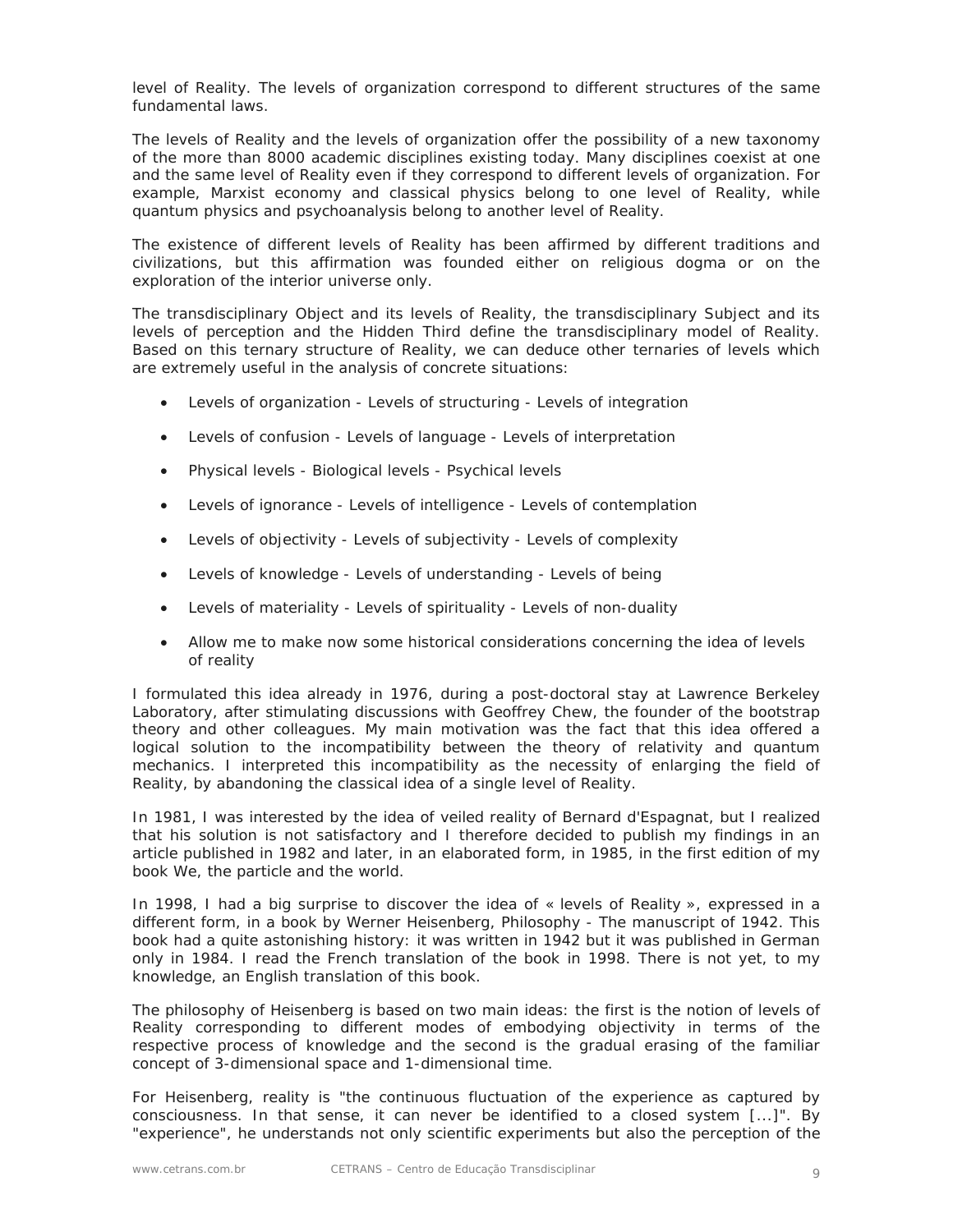movement of the soul or of the autonomous truth of symbols. For him, reality is a tissue of connections and of infinite abundance, without any ultimate founding ground.

"One can never reach an exact and complete portrait of reality" - writes Heisenberg.

The incompleteness of physical laws is therefore present in his philosophy, even if he makes no explicit reference to Gödel.

Heisenberg asserts many times, in agreement with Husserl, Heidegger and Cassirer (whom he knew personally), that one has to suppress any rigid distinction between the Subject and Object. He also writes that one has to renounce the privileged reference to the exteriority of the material world and that the only way to understand the nature of reality is to accept its division in regions and levels.

The similarity with my own definition of reality is striking, but the differences are also important.

By " region of reality " he understands a region characterized by a specific group of relations. His regions of reality are, in fact, strictly equivalent to the levels of organization of contemporary systemic thinking.

His motivation for distinguishing regions and levels of reality is identical to my own motivation: the break between classical and quantum mechanics.

Heisenberg classifies the numerous regions of reality in only three levels, in terms of the different proximity between the Object and the Subject. He deduces that the rigid distinction between exact and human sciences has to be abandoned, a fact which sounds very, very transdisciplinary.

Heisenberg's first level of reality corresponds to fields which embody objectivity in an independent way from the knowledge process. Classical physics, electromagnetism and the two theories of relativity of Einstein belong to this level.

The second level corresponds to fields inseparable from the knowledge process: quantum mechanics, biology, the sciences of consciousness (like psychoanalysis).

Finally, the third level corresponds to fields created in connection with the knowledge process. He situates there philosophy, art, politics, the metaphors concerning God, the religious experience and the artistic creative experience.

If the first two levels of Heisenberg totally correspond to my own definition, the third one mixes levels and non-levels (in other words, the zones of non-resistance). The religious experience and the artistic creative experience can not be assimilated to levels of Reality. They merely correspond to crossing levels in the zone of non-resistance. The absence of resistance and especially the absence of discontinuity in the philosophy of Heisenberg explain the difference between his approach and mine. A rigorous classification of regions in levels can not be obtained in the absence of discontinuity.

Heisenberg insists on the crucial role of intuition: "Only an intuitive thinking - writes Heisenberg - could bridge the abyss between old and new concepts; the formal deduction is impotent in realizing this bridge [...]". But Heisenberg did not draw the logical conclusion concerning this impotence of formal thinking: only the non-resistance to our experiences, representations, descriptions, images or mathematical formalisms can bridge the abyss between two levels. This non-resistance restores the continuity broken by levels.

# **c. The logical axiom: the included middle**

The incompleteness of the general laws governing a given level of Reality signifies that, at a given moment of time, one necessarily discovers contradictions in the theory describing the respective level: one has to assert A and non-A at the same time. This Gödelian feature of the transdisciplinary model of Reality is verified by all the history of science: a theory leads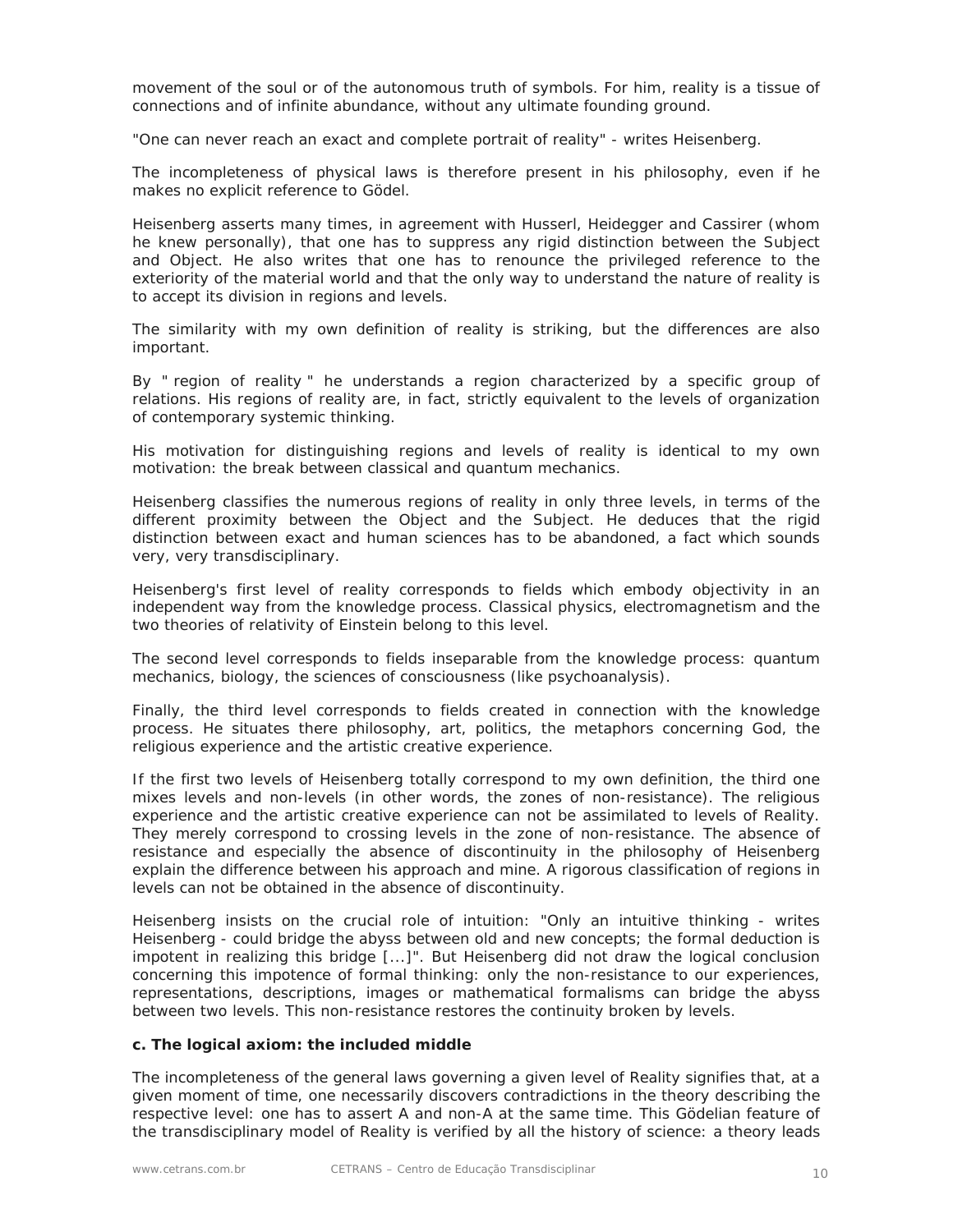to contradictions and one has to invent a new theory solving these contradictions. It is precisely the way in which we went from classical physics to quantum physics.

However, our habits of mind, scientific or not, are still governed by the classical logic, which does not tolerate contradictions. The classical logic is founded on three axioms:

- 1. *The axiom of identity*: A is A.
- 2. *The axiom of non-contradiction:* A is not non-A.
- 3. *The axiom of the excluded middle*: There exists no third term T ("T" from "third") which is at the same time A and non-A

Knowledge of the coexistence of the quantum world and the macrophysical world and the development of quantum physics have led, on the level of theory and scientific experiment, to pairs of mutually exclusive contradictories (A and non-A): wave and corpuscle, continuity and discontinuity, separability and non-separability, local causality and global causality, symmetry and breaking of symmetry, reversibility and irreversibility of time, and so forth.

The intellectual scandal provoked by quantum mechanics precisely consists in the fact that the pairs of contradictories that it generates are actually mutually exclusive when they are analyzed through the interpretive filter of classical logic.

However, the solution is relatively simple: one has to abandon the third axiom of the classical logic, imposing the exclusion of the third, the included middle T.

History will credit Stéphane Lupasco (1900-1988) with having shown that the logic of the included middle is a true logic, mathematically formalized, multivalent (with three values: A, non-A, and T) and non-contradictory.

In fact, the logic of the included middle is the very heart of quantum mechanics: it allows us to understand the basic principle of the superposition of "yes" and "no" quantum states.

Heisenberg was fully conscious of the necessity of adopting the logic of the included middle. "There is - writes Heisenberg - a fundamental principle of classical logic which seems to need to be modified: in classical logic, if one assertion has a meaning, one supposes that either this assertion or its negation has to be true. Only one of the sentences "There is a table here" and "There is no table here" is true: *tertium non datur*, i.e. there is not a third possibility and this is the principle of the excluded middle. [...] In quantum theory, one has to modify this law of the excluded middle. If one protests again any modification of this basic principle, one can immediately argue that this principle is implicated in the ordinary language [...]. Consequently, the description in ordinary language of a logical reasoning which does not apply to this language would mean simply a self-contradiction."

Our understanding of the axiom of the included middle - there exists a third term T which is at the same time A and non-A - is completely clarified once the notion of "levels of Reality", not existing in the works of Lupasco, is introduced.

In order to obtain a clear image of the meaning of the included middle, let us represent the three terms of the new logic - A, non-A, and T - and the dynamics associated with them by a triangle in which one of the vertices is situated at one level of Reality and the two other vertices at another level of Reality. The included middle is in fact an *included third*. If one remains at a single level of Reality, all manifestation appears as a struggle between two contradictory elements. The third dynamic, that of the T-state, is exercised at another level of Reality, where that which appears to be disunited is in fact united, and that which appears contradictory is perceived as non-contradictory.

It is the projection of the T-state onto the same single level of Reality which produces the appearance of mutually exclusive, antagonistic pairs (A and non-A). A single level of Reality can only create antagonistic oppositions. It is inherently self-destructive if it is completely separated from all the other levels of Reality. A third term which is situated at the same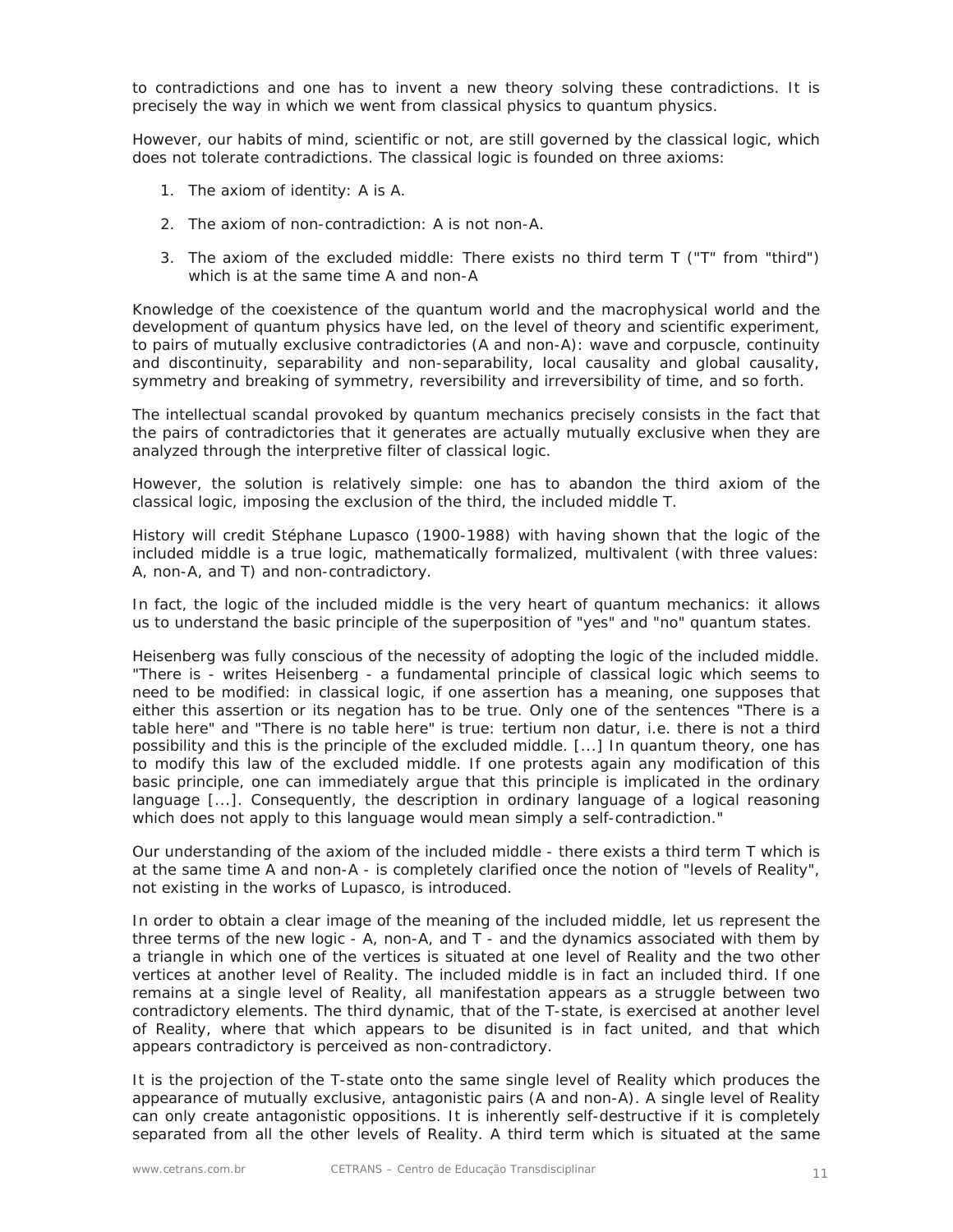level of Reality as that of the opposites A and non-A, cannot accomplish their reconciliation. Of course, this conciliation is only temporary. We necessarily discover contradictions in the theory of the new level when this theory confronts new experimental facts. In other words, the action of the logic of the included middle on the different levels of Reality induces an open structure of the unity of levels of Reality. This structure has considerable consequences for the theory of knowledge because it implies the impossibility of a selfenclosed complete theory. Knowledge is forever *open*.

The logic of the included middle does not abolish the logic of the excluded middle: it only constrains its sphere of validity. The logic of the excluded middle is certainly valid for relatively simple situations, for example, driving a car on a highway: no one would dream of introducing an included middle in regard to what is permitted and what is prohibited in such circumstances. On the contrary, the logic of the excluded middle is harmful in complex cases, for example, within the economical, social, cultural, religious or political spheres. In such cases it operates like a genuine logic of exclusion: good or evil, right or left, heaven or hell, alive or dead, women or men, rich or poor, whites or blacks. It would be revealing to undertake an analysis of xenophobia, racism, apartheid, anti-semitism, or nationalism in the light of the logic of the excluded middle. It would also be very instructive to examine the speeches of politicians through the filter of that logic.

There is certainly coherence among different levels of Reality, at least in the natural world. In fact, an immense self-consistency - a cosmic bootstrap - seems to govern the evolution of the universe, from the infinitely small to the infinitely large, from the infinitely brief to the infinitely long. A flow of information is transmitted in a coherent manner from one level of Reality to another in our physical universe.

The included middle logic is a tool for an integrative process: it allows us to cross two different levels of Reality or of perception and to effectively integrate, not only in thinking but also in our own being, the coherence of the Universe. The use of the included third is a transformative process. But, at that moment, the included third ceases to be an abstract, logical tool: it becomes a living reality touching all the dimensions of our being. This fact is particularly important in education and learning.

It is important to note that the combined action of the ontological and logical axioms engender the notion of *paradox*. The paradox is the suspension of the contradictories (A, non-A) in the space between two levels of Reality. Therefore, there is no need to introduce paradox as a  $4<sup>th</sup>$  axiom of transdisciplinarity.

Recent findings in the physiology of the brain give a particularly deep understanding of the action of the included middle. High technology tools, like the single photon emission computed tomography, allow to rigorously visualizing the blood flow patterns in the brain during so different activities like solving a mathematical problem or Zen meditation. Different specialized zones of the brain are now identified. Of course, the notion itself of "reality" is empty without the brain participation. This does not necessarily mean that the brain creates reality. Merely we can say that we have inside ourselves an apt apparatus of perceiving reality.

Based on these neurophysiological discoveries, Andrew Newberg and Eugene d'Aquili introduced a series of *cognitive operators*, which describe the general functions of the human mind. Between them, of particular interest for us are the binary operator and the holistic operator.

The binary operator means the "human brain's ability to reduce the most complicated relationships of space and time to simple pairs of opposites - above and below, in and out, left and right, before and after, and so on" and it "gives the mind a powerful method of analyzing external reality". The brain constructs in such a way, during the evolutionary process, a binary representation of the world, very useful for survival in a hostile environment. However, culture extended this binary representation, in terms of exclusive contradictories, to ethical, mythological and metaphysical representations, like good and evil, the space-time background of such representations being erased. The binary operator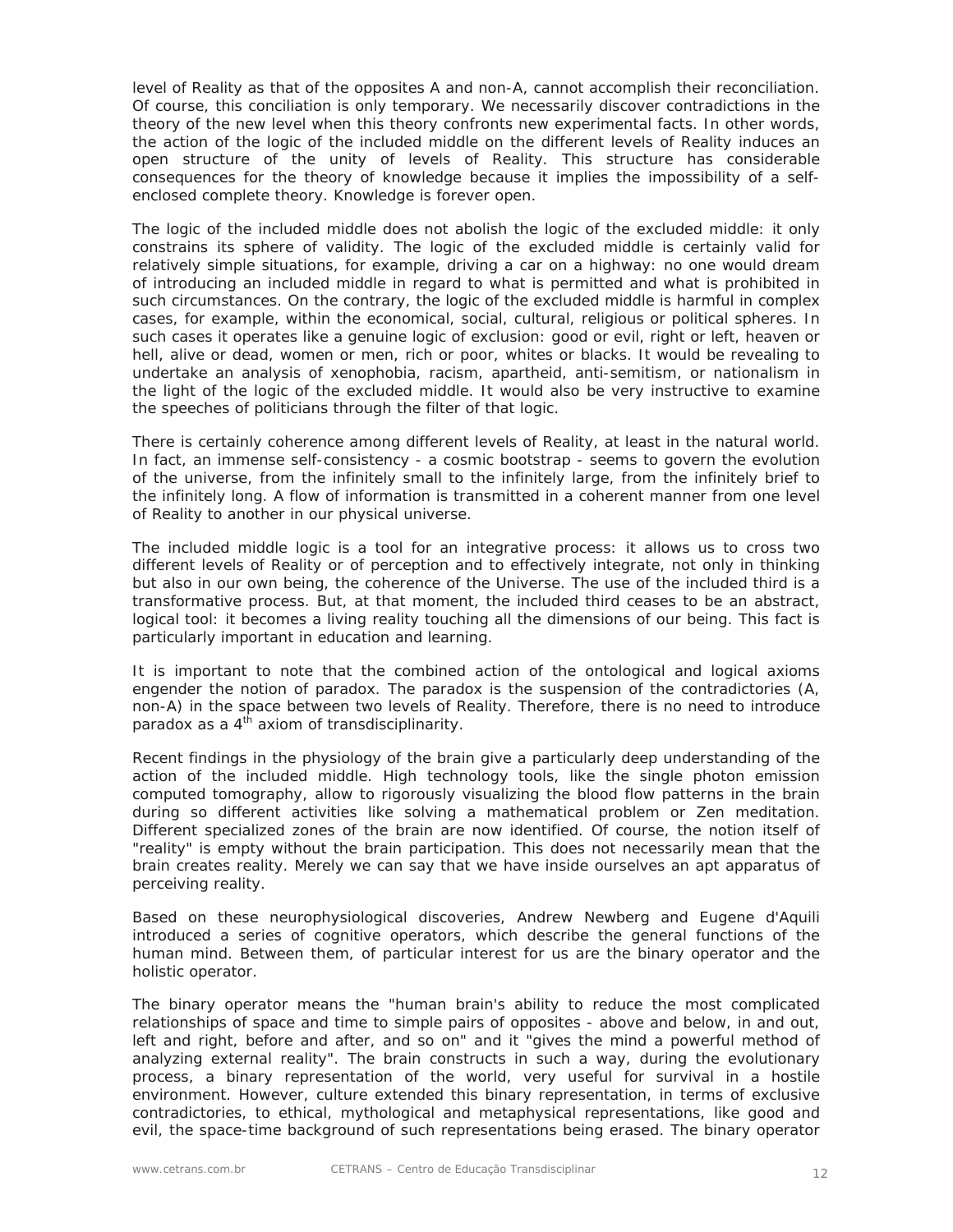describe, in fact, the neurological operations of the inferior parietal lobe. The classical logic is a product of the inferior parietal lobe.

In its turn, the *holistic operator* "allows us to see the world as a whole. [...] The holistic operator most likely rises from the activity of the parietal lobe in the brain's right hemisphere." The holistic view is also a product of the evolutionary process. When our ancestors where confronted with a wild animal, the binary representations were not sufficient for survival. If our ancestors spent their time in analyzing the different parts of the wild animal and the associated pairs of the mutually exclusive contradictories, they would be simply killed and we would not be here to think about excluded or included middle. The holistic operator erases contradictories and therefore is connected with the action of the included middle.

We can today seriously, scientifically speak about a "neurology of transcendence" and a new discipline is now built - the "neurotheology". I had the opportunity to meet one of the founders of these new approaches, Andrew Newberg, and I can testify that the respective researchers are far from being adepts of reductionism. They do not try to reduce transcendence or religion to neurophysiology, but they offer a scientific framework for discussing so subtle matters and performing useful transdisciplinary links between science, religion, art, mythology and philosophy. Notions like "levels of Reality" or "included middle" could very much help them to perform new discoveries.

#### **d. The complexity axiom: the universal interdependence**

There are several theories of complexity. Some of them, like the one practiced at the Santa Fe Institute, with the general guidance of Murray Gell-Mann, Nobel Prize of Physics, are mathematically formalized, while others, like the one of Edgar Morin, widely known in Latin America, are not.

In the context of our discussion, what is important to be understood is that the existing theories of complexity do not include either the notion of levels of Reality nor the notion of zones of non-resistance. However, some of them, like the one of Edgar Morin, are compatible with these notions. It is therefore useful to distinguish between the *horizontal complexity*, which refers to a single level of reality and *vertical complexity*, which refers to several levels of Reality. It is also important to note that *transversal complexity* is different from the vertical, transdisciplinary complexity. Transversal complexity refers to crossing different levels of organization at a single level of Reality.

In a paradoxical way, in fundamental physics, complexity is embedded in the very heart of simplicity. Indeed, popular works state that contemporary physics is a physics where a wonderful simplicity rules (in fact, more rigorously said, *simplexity* rules), through fundamental "building-blocks" - quarks, leptons, and messengers of the physical interactions. But for physicists working inside physics, the situation appears as infinitely more complex.

For example, according to the superstring theory in particle physics, physical interactions appear to be very simple, unified, and subordinate to general principles if they are traced within a multidimensional, 11-dimensional space-time (10 dimensions of space and 1 dimension of time) and involve an incredible energy, corresponding to Planck's mass. But complexity appears at the moment of describing our familiar world, which is characterized by four dimensions and by low energies. Unified theories are at their strongest at the level of general principles, but they are very poor at describing the complexity on our own level of reality. It is interesting to note in passing that the superstring theory has emerged thanks to string theory, which in turn emerged from the *bootstrap theory*,which embodies a particular form of the old principle of universal interdependence. Bootstrap describes not only the interdependence of all existing particles, but also of the general laws of physics.

From a transdisciplinary point of view, complexity is a modern form of the very ancient principle of universal interdependence. This recognition allows us to avoid the current confusion between complexity and complication. The principle of universal interdependence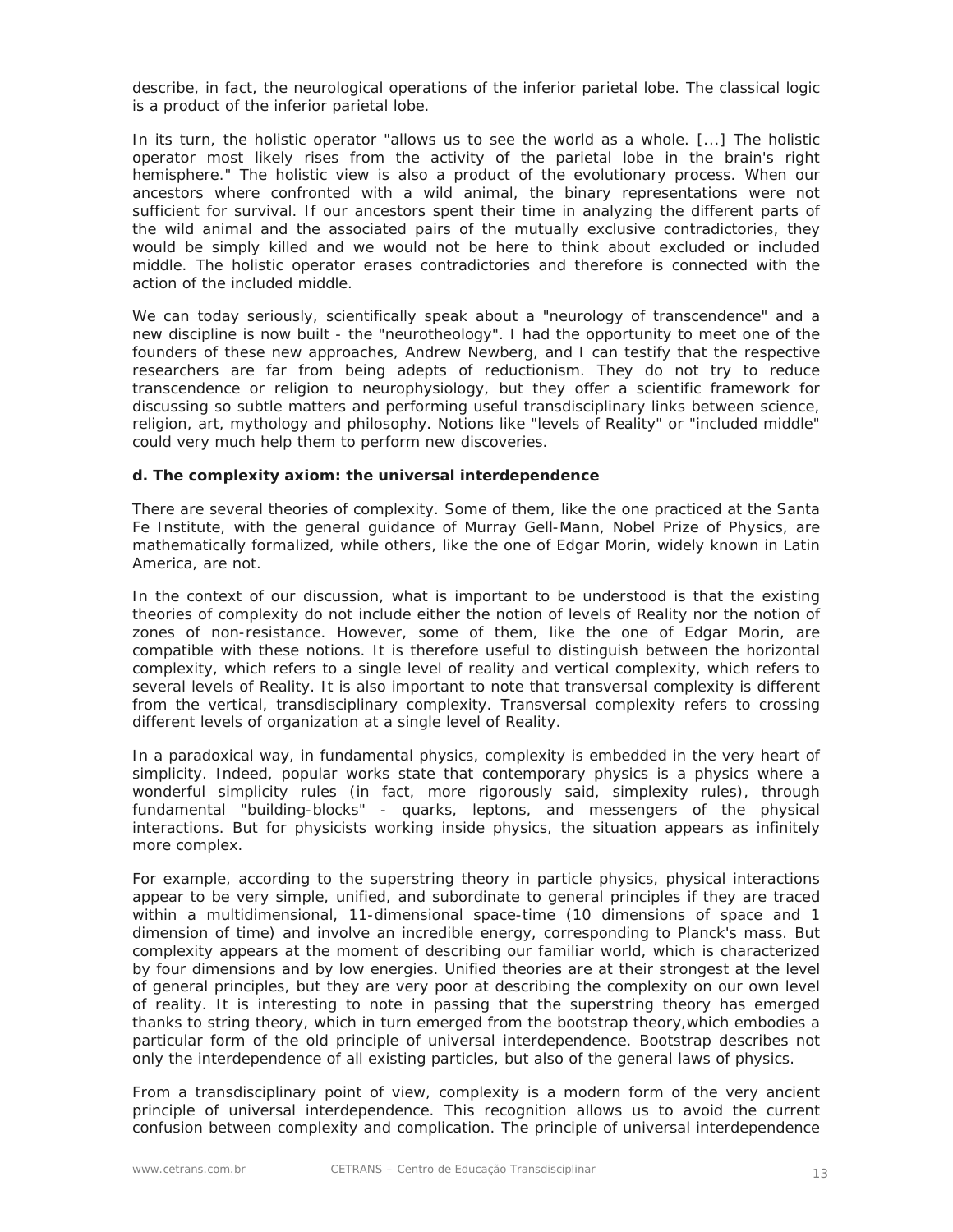entails the maximum possible simplicity that the human mind could imagine, the simplicity of the interaction of all levels of reality. This simplicity can not be captured by mathematical language, but only by symbolic language. The mathematical language addresses exclusively to the analytical mind, while symbolic language addresses to the totality of the human being, with its thoughts, feelings and body.

It is interesting to note that the combined action of the ontological, logical and complexity axiom engenders values. Therefore, there is no need to introduce values as a  $4<sup>th</sup>$  axiom. The transdisciplinary values are neither objective nor subjective. They result from the Hidden Third, which signifies the interaction of the subjective objectivity of the transdisciplinary Object and the objective subjectivity of the transdisciplinary Subject.

# **3 - Paths of the Future**

Nobody can predict the future. In the transdisciplinary approach, our linear time "pastpresent-future" is an anthropomorphic construction, a crude approximation of the *living time*. The living time is linked to the intersection of the space-times associated with all the levels of Reality. We can decipher the traces of the future in the sand of the present moment if we decide to open our eyes. In that sense I speak about "paths of the future" and not "paths for the future". Everything exists in the present moment, and the past and the future.

After a long hibernation of a quarter of century after Piaget, transdisciplinarity is experiencing an accelerated movement in the 90's. Today, transdisciplinary activities are flourishing in many parts of the world. Transdisciplinary institutes, associations and networks are being created in Brazil, in France, in Italy, in Canada, in Romania, in South Africa, in Switzerland. Important international conferences dedicate entire sessions on transdisciplinarity, in Russia, in Turkey, in Canada, in Austria, in USA, in Holland and in other countries. Transdisciplinary magazines are published one after another in several countries and on the Web. A surprisingly big number of transdisciplinary books were published in the last few years, covering an amazingly diverse range of subjects, such as education, "science and religion" studies, economics, management, therapy, geography and landscape studies, post-colonialism, nursing, health social science, storybook activities for children or even studies of the work of Jacques Derrida from transdisciplinary point of view. Two editing houses in France and one in Brazil founded "Transdisciplinarity" series. A quite new phenomenon, transdisciplinary lectures are given in several universities in USA, in Spain, in Romania, in France, in Brazil and even transdisciplinary chairs are created.

We live now in a new period of the advancement of transdisciplinarity.

The theory of transdisciplinarity is fully developed. Now the time for action has arrived. In the past, our actions were concentrated in the field of education, a fact which is natural because of the central role of education in individual and social life. But now we have the ethical obligation to extend our activities in the scientific, social, political and spiritual sectors. Our individual and collective responsibility, of all of us, is therefore big.

Let me describe, in few words, what kind of actions are, in my opinion, of an urgent nature.

## **a. Development of transdisciplinary higher education**

The transdisciplinary education, founded on the transdisciplinary methodology, allows us to establish links between persons, facts, images, representations, fields of knowledge and action and to discover the Eros of learning during our entire life. The creativity of the human being is conditioned by permanent questioning and permanent integration.

The epistemological aspects of transdisciplinarity presented above were studied, on a practical level, in 1997, at the International Congress held in Locarno "What University for Tomorrow? Towards the Transdisciplinary Evolution of Education", organized under the sponsoring of UNESCO, CIRET and the Government of Ticino. The Locarno Congress was based on the CIRET-UNESCO project on transdisciplinary education and on the Delors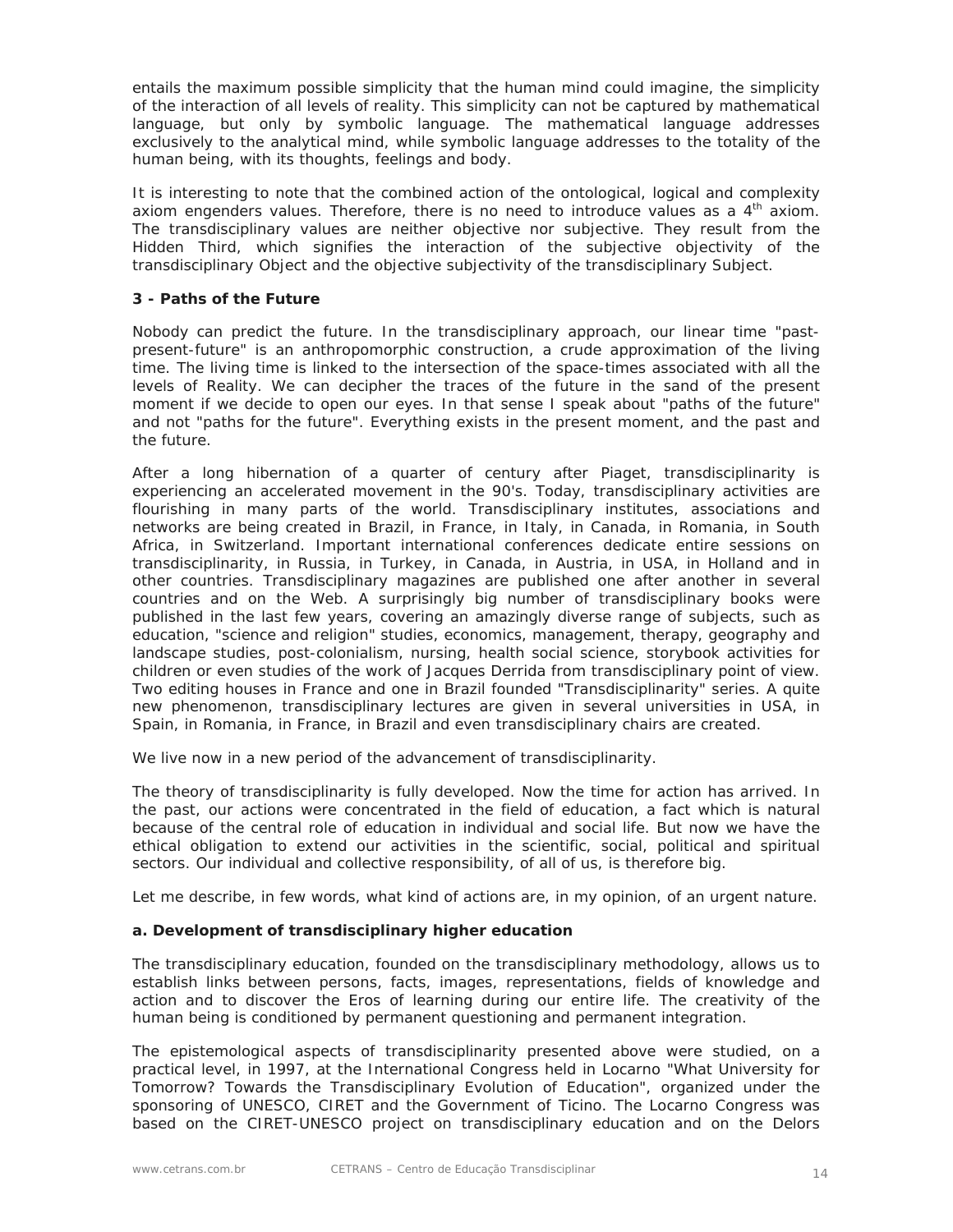Report. The participants adopted the Declaration of Locarno. Experiments conforming to the recommendations of the Locarno Congress were already made in different countries: Brazil, Canada, France, Romania, USA, Switzerland, Argentina and Spain. The Locarno Congress stimulated also a rich theoretical reflection, in particular on the invention of new methods of education in relation with the new technologies. En entire recent issue of the E-zine "Transdisciplinary Encounters" was dedicated to experiences in transdisciplinary education Similar experiments were done, independently of the Locarno Congress, in different countries.

One of the important points is that we accumulated a lot of useful data from practical work, justifying one of the basic assumptions of the transdisciplinary education. In transdisciplinarity, we always talked about three types of intelligences: the analytical intelligence, the feeling's intelligence and the intelligence of the body. This idea is similar to the idea of multiple intelligences developed by Howard Gardner. The difference with the theory of Gardner is that we speak, in fact, about a new type of intelligence, founded upon the equilibrium between mind, body and feelings. The transdisciplinary education is an *integral education*. The person is therefore not confined to choose a job connected with his own type of intelligence, but he or she is able to perform his or her freedom of choice, through the internal flexibility between the three types of intelligence which, in fact, anybody possesses.

At the beginning, our claims sounded exotic, like a new utopia. It is very encouraging that recent scientific works in biology, as the one of Antonio Damasio, demonstrate the cognitive dimension of feelings and emotions. Also, in a very stimulating book, Jean-Louis Revardel showed the extraordinary pertinence of the axioms of transdisciplinarity in studying the universe of affectivity.

Another significant point is that important work on the formation of transdisciplinary educators was already performed, for example in Brazil, through the persistent and rigorous actions of CETRANS and several other Brazilian organizations and universities, in Romania and in France, due to the academic work performed at the University of Tours' and in other French universities.

In fact, networks of transdisciplinary educators are now present in different countries. They allow us to think of three new stages in transdisciplinary education.

First of all, it is important to introduce in as many as possible universities courses on transdisciplinarity. Of course, transdisciplinary courses are not very rare, but we know about only one example of course *on* transdisciplinarity, i.e. about the epistemological foundations and practical applications of transdisciplinarity. The Claremont Graduate University (CGU), one of the highest rated universities in United States, recently instituted a new transdisciplinary course requirement for all doctoral students. The mission of CGU is to prepare a diverse group of outstanding individuals to assume leadership roles in the worldwide community through teaching, research and practice in selected fields. At Claremont, all PhD students must now take a "T course" ("T" for "transdisciplinary") sometime in the first two years of their program. CGU already has a rich tradition of transdisciplinary activities. There are already two transdisciplinary chairs at CGU. The example of CGU can be followed by many other universities, of course by adaptation to the local conditions.

A second important development would be the creation of a PhD in transdisciplinary studies. There are several examples of transdisciplinary PhD thesis, but they are all performed in a given discipline. There is even a PhD thesis in philosophy, on the foundations of transdisciplinarity. However, the time has now arrived to create a specific PhD, in transdisciplinary studies. It will create the appropriate space for academic studies and also for social action in the field of transdisciplinarity. It will also allow students with transdisciplinary interests to find an appropriate place to accomplish their research. The very prestigious Stellenbosch University in South Africa is at an advanced stage of creating such a PhD. We have the pleasure of having an important delegation from South Africa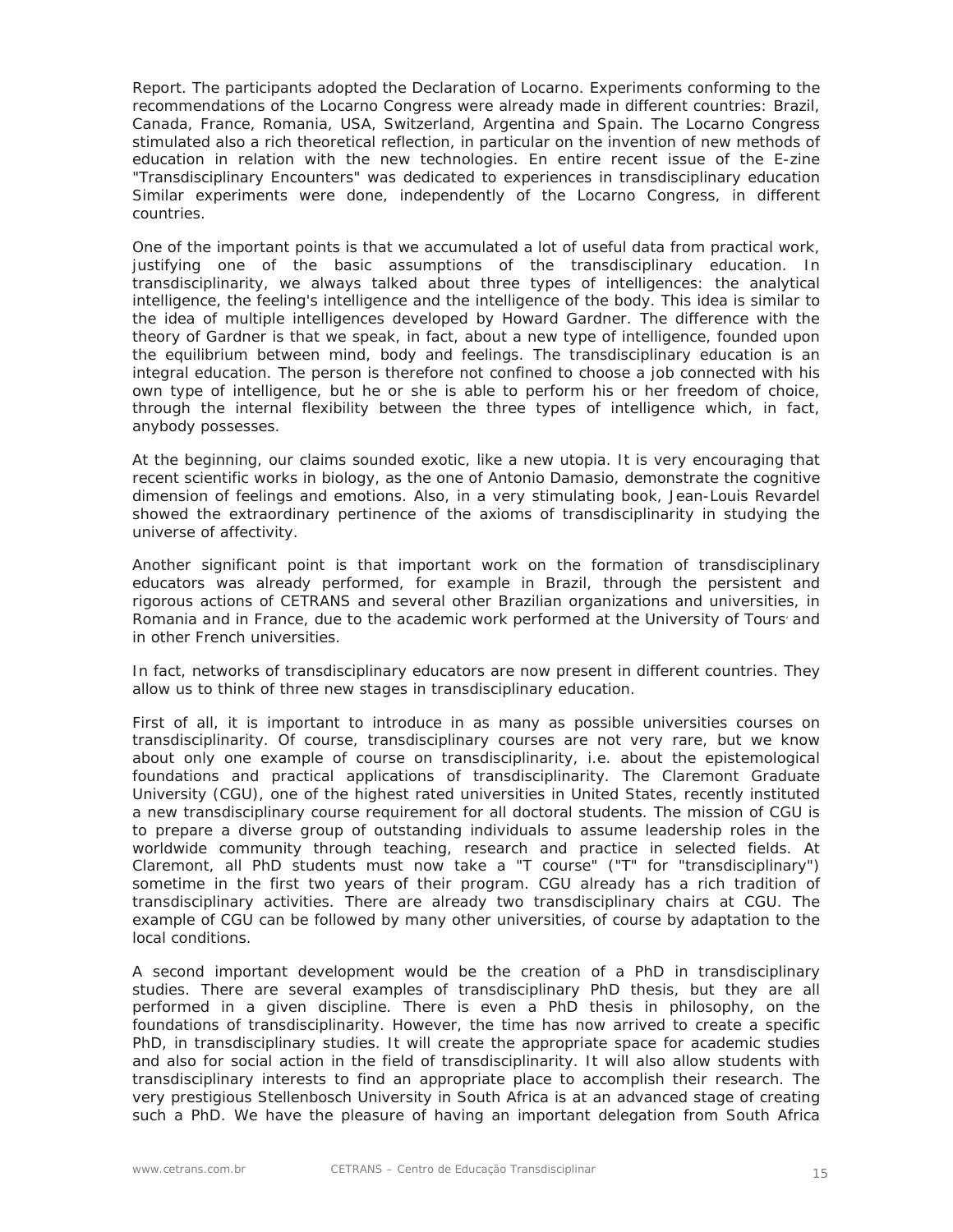present at this Congress and we will be happy to hear their thoughts on such an important initiative.

A third important development would be the creation of a Virtual Global Transdisciplinary University. This can be realized, due to the existence of transdisciplinary networks in several countries and due to extraordinary advancement of informatics today.

But about all these aspects on the development of transdisciplinary higher education we will hear more in the following days of the Congress, and especially on September  $11<sup>th</sup>$ .

# **b. Towards a human model of health**

In many contemporary societies, the human being is more and more a collection of numbers, codes and electronic files. The physical body itself is seen as a juxtaposition of genes, cells, neurons and internal organs, each organ and part of this organ being under the control of super-specialists who do not communicate between them. Of course, high technology treats these organs, prolonging our life, and nobody can complain about this positive fact. However, no high technology can treat the entirety of the human being.

In this context, transdisciplinarity can contribute to the emergence of a new health system. One might think that this is again a utopia, an unnecessary luxury. However, empirical data accumulated show that transdisciplinary teams, acting in the field of health, can bring about a better quality health care system - a system which succeeds in simultaneously satisfying our bodily, mental and psychical needs whilst, at the same time, reducing the costs of having to treat all the different maladies and disorders.

Very interesting transdisciplinary experiences were performed in Québec, in Canada, where the Institute for Health Research of Canada (IRSC) is assisting such initiatives. Here I can mention the activities of the transdisciplinary team of Patrick Loisel, Professor of Medicine at the University of Sherbrooke, acting in the field of workplace handicaps, which affect more than one million of Canadians per year as well as the transdisciplinary team of Daniel Boisvert, Professor at the University of Québec at Trois Rivières, acting in the field of intellectual deficiencies, which affect more than one million persons in Québec and France. Interestingly enough, these experiences directly show the pertinence, on a very concrete level, of the three pillars of transdisciplinarity. We will hear more about such important experiences during this congress.

Let me also say that almost everywhere we are witnessing an institutional attack against psychiatry and psychoanalysis. The predominant opinion is that psychical disorders are the result of the body's secretions and of the bad functioning of neurotransmitters and therefore psychiatry and psychoanalysis could be, at best, a branch of neurophysiology. This is a clear demonstration of mechanistic thinking and of reductionism. In accord with its notions of levels of Reality and included middle, transdisciplinarity can change this dangerous situation. The psychical level is, from a transdisciplinary point of view, a different level from the one of organic cells. The couple of contradictories (depressed, nondepressed) is unified by the included middle, acting at the level of the human person, accepting, as a stage of the interior development of the being, his or her moral suffering.

#### **c. Scientific studies on consciousness**

"Consciousness" was, a few years ago, a forbidden word in scientific research, as a kind of magic reminiscence. However, scientists began slowly to recognize that there is a missing link between neurons and the human being. John Eccles, Nobel Prize of Physiology and Medicine, is amongst the pioneers in this regard. I had the opportunity to exchange views with him at the Vatican in 1992, when we participated together at the plenary session of the Pontifical Academy of Sciences dedicated to the emergence of complexity in mathematics, physics, chemistry and biology. We discussed an interesting paper he had just published in collaboration with a quantum physicist and in which he tried to show that quantum processes are certainly important in the functioning of the brain. From that time, other researchers in neurophysiology and quantum physics followed this path.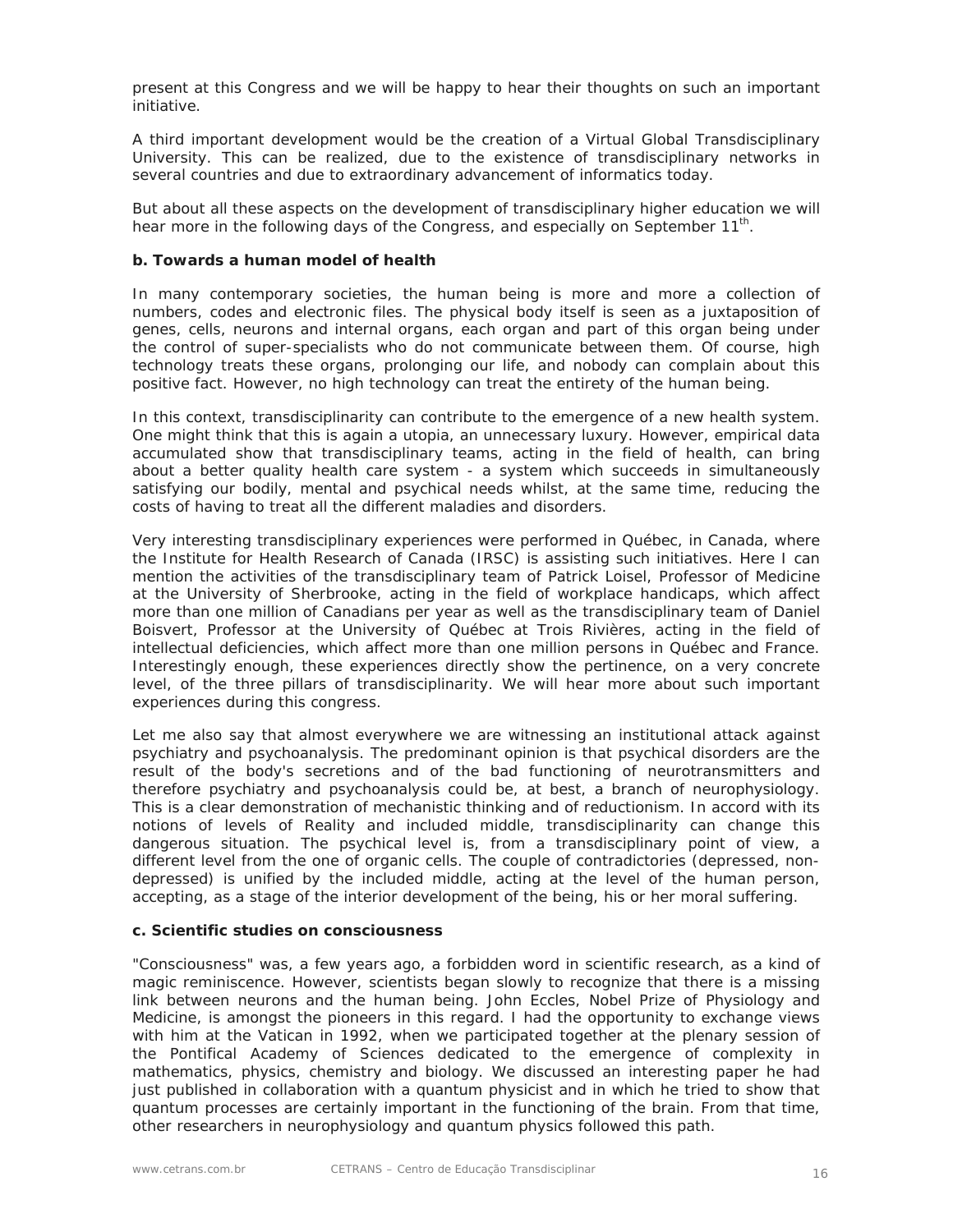Like quantum mechanics, the scientific theory of consciousness will certainly be a collective creation. It is important to create transdisciplinary teams involving neurophysiologists, physicists and other disciplinary specialists of exact and human sciences, animated by a transdisciplinary attitude. Brain and mind, like anything in this world, involve different levels of Reality and perception. I am personally convinced that consciousness is the ultimate frontier of the science and of the philosophy of  $21<sup>st</sup>$  century and that transdisciplinarity has very much to contribute to this advancement of science.

#### **d. Dialogue between science and religion**

The transdisciplinary model of Reality allows us to define three types of meaning:

- 1. *Horizontal meaning* i.e. interconnections at one single level of Reality. This is what most of the academic disciplines do.
- 2. *Vertical meaning* i.e. interconnections involving several levels of Reality. This is what poetry, art or quantum physics do.
- 3. *Meaning of meaning* i.e. interconnections involving all of Reality the Subject, the Object and the Hidden Third. This is the ultimate aim of transdisciplinary research: the dialogue between science and spirituality is its main axis.

It may seem paradoxical to speak about cultures and religions in transdisciplinarity, which seem to refer, by the word itself, to academic disciplines. However, the presence of the Hidden Third explains this fake paradox.

The crucial difference between academic disciplines on one side and cultures and religions on the other side can be easily understood in our approach. Cultures and religions are not concerned, as academic disciplines are, with fragments of levels of Reality only: they simultaneously involve one or several levels of Reality, one or several levels of perception *and* the non-resistance zone of the Hidden Third.

Technoscience is entirely situated in the zone of the Object, while cultures and religions cross all the three terms: the Object, the Subject and the Hidden Third. This asymmetry demonstrates the difficulty of their dialogue: this dialogue can occur only when there is a *conversion* of technoscience towards values, i.e. when the techno-scientific culture becomes a true culture. It is precisely this conversion that transdisciplinarity is able to perform. This dialogue is methodologically possible, because the Hidden Third crosses all levels of Reality.

Technoscience has a quite paradoxical situation. In itself, is blind to values. However, when it enters in dialogue with cultures and religions, it becomes the best mediator of the reconciliation of different cultures and different religions.

In this context, the dialogue between science and religion is particularly important. Many steps in this direction were performed in the last years, for example by the actions initiated by the Templeton Foundation, which involve very prestigious scientists.

This dialogue does not mean that science will become religious or that religion will become scientific. In transdisciplinarity, the *otherness* is a great source of deepening its own identity. By respecting the values of science, religion will become more tolerant and more open to the modern world and science will become more responsible for the destiny of the human being.

#### **e. Creation of networks of networks**

The existence of transdisciplinary networks is today a fact of life. Of course, this process will continue in the future.

The very existence of these networks signifies that the number of transdisciplinary experts is continuously increasing. These researchers are certainly not "experts" in the usual meaning of this word: they are not ultra-specialists of a very narrow discipline. However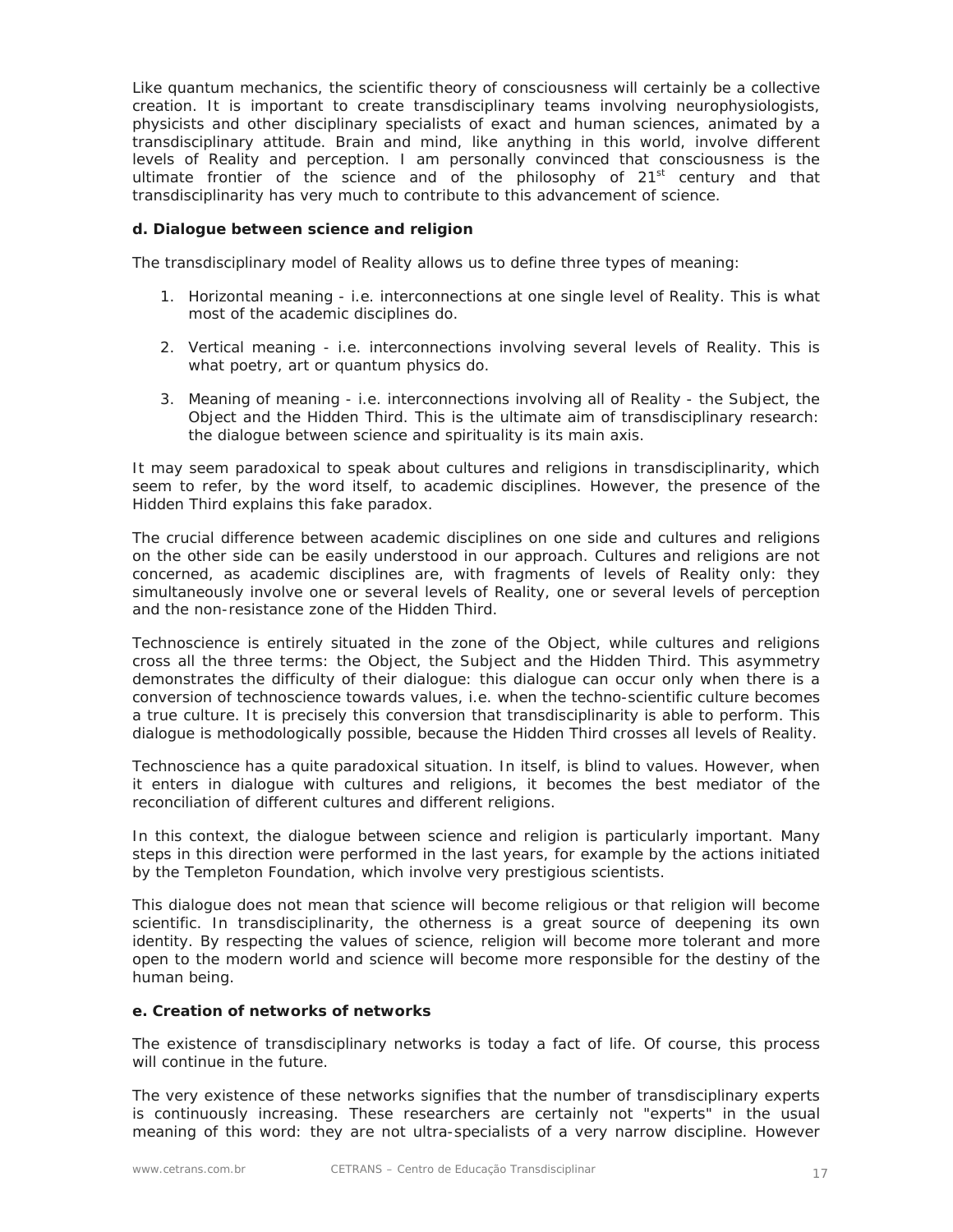they are transdisciplinary experts, because they have knowledge of the methodology of transdisciplinarity, because they are involved in practical applications of transdisciplinarity and because they are socially attached to transdisciplinary values. These transdisciplinary experts constitute the seeds of transdisciplinary local networks. These networks have to link in order to form networks of networks, crucially important for actions at a national or regional level. In the not too distant future, these different networks of networks will join in order to form a planetary network of networks, which will be the seed of the transdisciplinary culture.

The transdisciplinary culture is a necessity of our time, due to two contradictory facts: on one side, the inner evolution of knowledge and, on the other side, the process of globalization.

The inner evolution of knowledge is marked by the already mentioned disciplinary big-bang. It is therefore more and more difficult to understand the complexity of our world today and to take appropriate decisions: an expert in one discipline is ignorant of thousands and thousands of other disciplines. The decision-makers are confronted with this fact.

From another angle, globalization is requiring, by its own dynamics, to built bridges and links between different areas of knowledge and between different views of the world. If globalization is to be reduced only to the economic dimension, it will inevitably lead to new exclusions and a new form of slavery. Globalization with a human face, serving the human being, requires a transdisciplinary culture, able to harmonize different fields of knowledge, different cultures and different views of the world.

## **f. Create living sustainability examples**

For the first time in the 4.5 billion year history of the Earth is there one species - the human species - that is consuming (and wasting) natural resources at a rate faster than what can be handled by the earth's ecological systems. The most explicit and hard-hitting current example in this regard is the reality of 'peak oil production'. In short, this means that for the first time in history we have reached a point where we can not extract more oil than what is available and that, from this point onwards, the rate of demand is always going to be greater than the rate of supply. Most experts believe that if we have not already reached 'peak oil', we will do so very soon. The implications of this reality for all of us are extremely far reaching. It will not be possible to find an alternative source of oil that allows us to keep on living as we do, but powered via some other source of energy. Surely, alternatives exist - solar, wind, coal, ethanol, biodiesel, hydrogen (only as carrier) etc. - but none can do what oil can do. What will have to give is the way we live, how we travel, where we locate people in our towns and cities, what we eat and what we wear. In other words, 'peak oil' may very well be the start of the post-oil civilization and it is imperative on all of us to create real-life examples of sustainable living.

In April 2005, I had the privilege of visiting the Lynedoch EcoVillage Development just outside Stellenbosch in South Africa where I witnessed such an emerging example in sustainable living. Lynedoch EcoVillage Development is a very good working example of an *integrated sustainable development* approach where strategies and action plans are being consciously pursued and implemented to *connect* social, economic and ecological objectives whilst incorporating technologies that spans the energy, water, waste, and sanitation and building materials fields. Lynedoch is also a learning and educational hub. As a socially mixed community - kept apart by years of racist policies and practices - it is organized around not only a child-centered learning precinct, but it is also home to the *Sustainability Institute* which offers a MPhil degree in Sustainable Development where students from across the African continent can learn about sustainability in action.

Although my visit was a brief one, I was left with a deep sense of having encountered a real-life example of where the principle of the included middle is not just talked about in theoretical terms, but where it is being pursued in all sorts of creative and practical ways. What Professor Mark Swilling and his wife Eve Annecke have managed to achieve in a relatively short period of five years is worthy of being replicated on different scales and in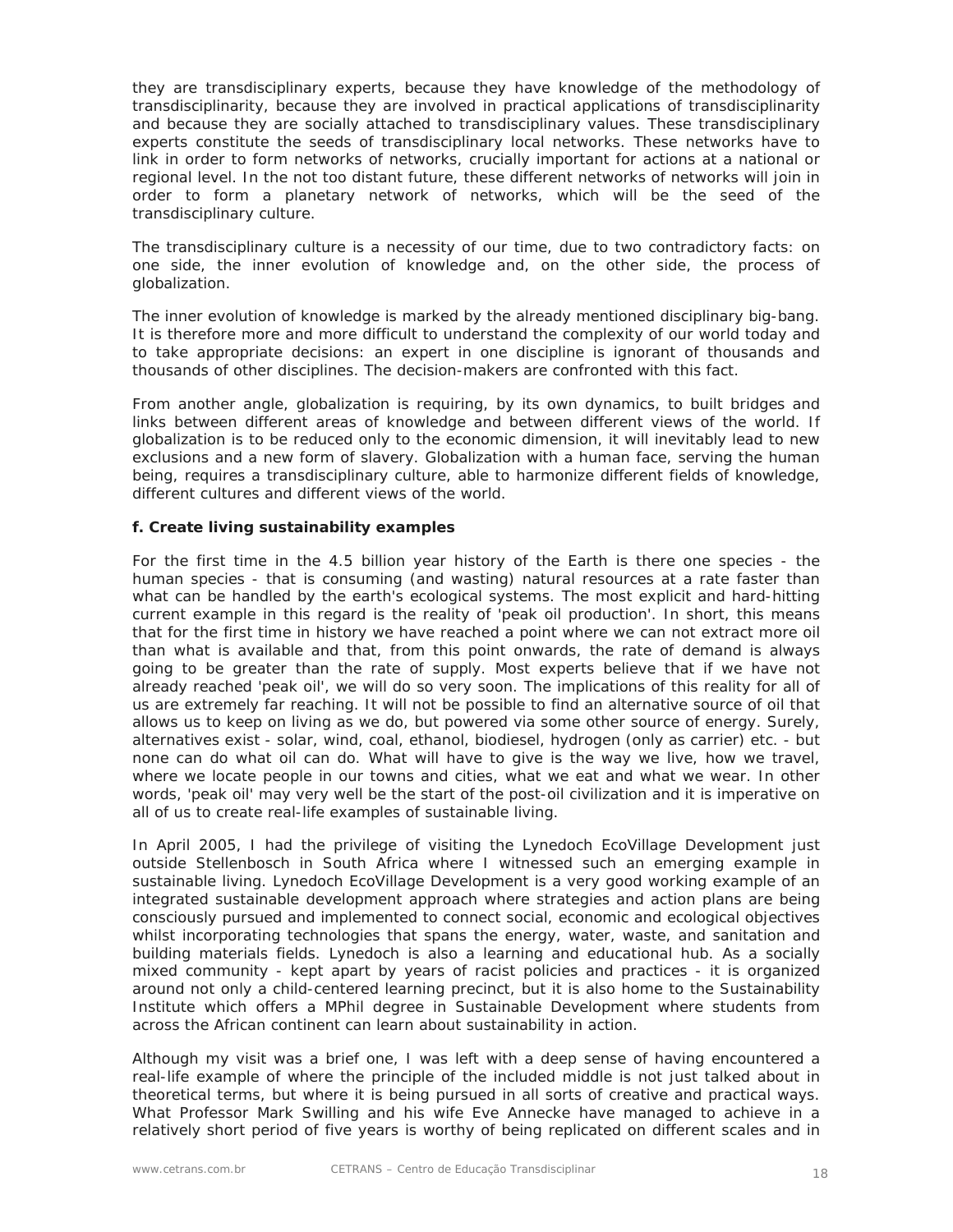many parts of the world. From a transdisciplinary point of view, if our aim is to not only understand the world, but to also find solutions to the complex problems facing us all today, including having to change the systems of reference which produce these problems, then we simply have no choice but to act decisively in our search for alternative, sustainable modes of living. In the 'Planetary Era' there is no one single, big problem - only series of overlapping, interconnected problems - what Edgar Morin so aptly described as a 'polycrisis'. How we as the human species are going to respond to these over the next decade or two might very well be decisive for our peaceful and continued existence on the Earth. From a transdisciplinary point of view, it is our duty and responsibility to use all the means at our disposal - spiritual, theoretical and practical - to find sustainable solutions to problems which, if remain unresolved, will affect each one of us on this beautiful planet ours - rich and poor, young and old, Muslim and Christian, believer and non-believer, male and female, North and South, West and East.

## **g. Building a new spirituality**

"Spirituality" is a completely devaluated word today, in spite of its etymological meaning as "respiration", in an act of communion between us and the cosmos. There is a big spiritual poverty present on our Earth. It manifests as fear, violence, hate and dogmatism. In a world with more than 10000 religions and religious movements and more than 6000 tongues, how can we dream about mutual understanding and peace? There is an obvious need for a new spirituality, conciliating technoscience and wisdom. Of course, there are already several spiritualities, present on our Earth from centuries and even millennia. One might ask: why is there a need for a new spirituality if we have them all, here and now?

Before answering to this question, we must face a preliminary question: is a Big Picture still possible in our post-modern times? Radical relativism answers in a negative way to this question. However its arguments are not solid and logical. They are in fact very poor and obviously linked to the totalitarian aspect of the political and philosophical correctness expressed by the slogan "anything goes". For radical relativists, after the death of God, the death of Man, the end of ideologies, the end of History (and, perhaps, tomorrow, the end of science and the end of religion) a Big Picture is no more possible. For transdisciplinarity, a Big Picture is not only possible but also vitally necessary, even if it will never be formulated as a closed theory. We are happy that the well-known art critic Suzi Gablik, in her book *Has Modernism Failed?*, joined recently our point of view. The last chapter of her book is entitled "Transdisciplinarity - Integralism and the New Ethics". For her, the essential intellectual change of the last two decades is precisely transdisciplinarity. This change was anticipated by the big quantum physicist Wolfgang Pauli (1900-1958), Nobel Prize of Physics, who wrote fifty years ago: "Facing the rigorous division, from the  $17<sup>th</sup>$  century, of human spirit in isolated disciplines, I consider the aim of transgressing their opposition [...] as the explicit or implicit myth of our present times."

The first motivation for a new spirituality is technoscience, with its associated fabulous economic power, which is simply incompatible with present spiritualities. It drives a hugely irrational force of efficiency for efficiency sake: everything which can be done will be done, for the worst or the best. The second motivation for a new spirituality is the difficulty of the dialogue between different spiritualities, which often appear as antagonistic, as we can testify in our everyday life. The new phenomenon of a planetary terrorism is not foreign to these two problems.

In simple words, we need to find a spiritual dimension of democracy. Transdisciplinarity can help with this important advancement of democracy, through its basic notions of "transcultural" and "transreligious".

The *transcultural* designates the opening of all cultures to that which cuts across them and transcends them, while the *transreligious* designates the opening of all religions to that which cuts across them and transcends them. This does not mean the emergence of a unique planetary culture and of a unique planetary religion, but of a new *transcultural and transreligious attitude*. The old principle "unity in diversity and diversity from unity" is embodied in transdisciplinarity.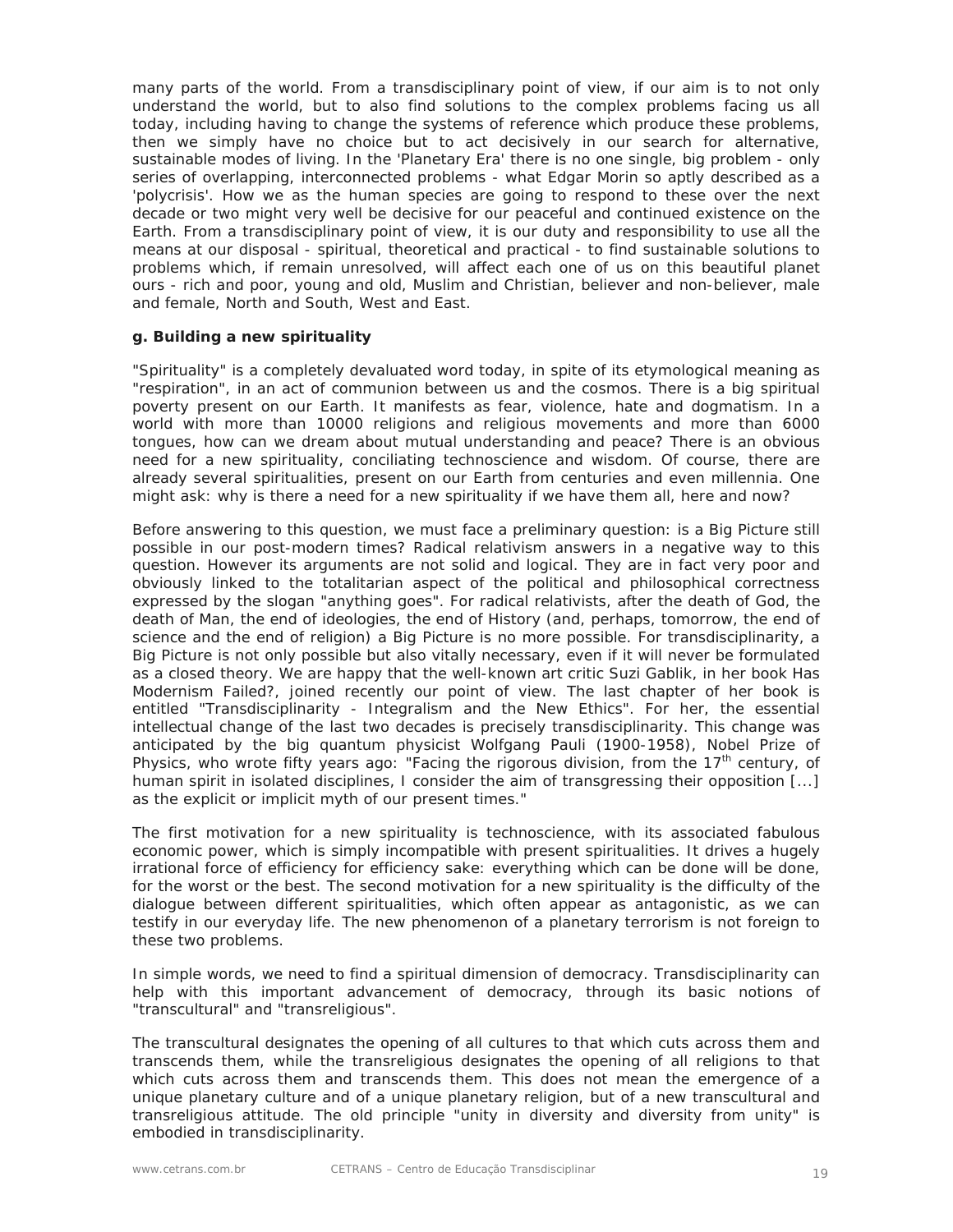Through the transcultural, which leads to the transreligious, the spiritual poverty could be eradicated and therefore render the war of civilizations obsolete. The transcultural and transreligious attitude is not simply a utopian project - it is engraved in the very depths of our being.

## **4 - CONCLUSIONS**

In conclusion, the way is open toward a practical, concrete foundation of transdisciplinarity and we are all happy that the basis of such a foundation will be formulated here, in Brazil, through the *Vitória Declaration*.

It is not a coincidence that the  $1<sup>st</sup>$  World Congress of Transdisciplinarity was organized in Portugal by the big painter Lima de Freitas.

It is not a coincidence that, ten years later, the  $2^{nd}$  World Congress of Transdisciplinarity is organized in Brazil and that we start our work on Independence Day.

It is not a coincidence that the *Vitória Declaration* will be adopted on September 11th.

We can merely speak of "objective hazard", by using the famous expression of André Breton.

I wish to express all our gratitude to those who make this congress possible and especially to Maria de Mello, Vitória de Barros and Américo Sommerman. I know what incredible efforts they made for more than two years now. The "material question" is more acute than ever. Nevertheless, they created an opportunity and it is over to all of us, present here, to transform this opportunity in a wonderful act of transdisciplinary creativity.

#### **REFERENCES**

Eve Annecke and Mark Swilling, "An Experiment in Living and Learning in the Boland", in *Voices in Transition - The Politics, Poetics and Practices of Social Change in South Africa*, Heinemann , Sandown, 2004, edited by Edgar Pieterse and Frank Meintjies.

Léo Apostel, Guy Berger, Asa Briggs and Guy Michaud (ed.), *L'interdisciplinarité - Problèmes d'enseignement et de recherche*, Centre pour la Recherche et l'Innovation dans l'Enseignement, Organisation de Coopération et de développement économique, Paris, 1972.

Horia Badescu and Basarab Nicolescu (ed.), *Stéphane Lupasco - L'homme et l'oeuvre,* Le Rocher, Monaco, 1999. Translation in Portuguese : *Stéphane Lupasco - O Homem e a Obra*, TRIOM et University of São Paulo, São Paulo, 2001, translation by Lucia Pereira de Souza.

Emanuela Bambara, *Alle radici della transdisciplinaridade: Edgar Morin e Basarab Nicolescu*, PhD thesis in philosophy, Università degli Studi di Messina, Messina, Italie, 2002.

Mircea Bertea, *Active Learning and Transdisciplinarity*, Promedia Plus Publishing House, Cluj, 2003 (in Romanian).

Daniel Boisvert, Germain Couture, Sylvie Tetreault and Suzanne Vincent, "Transdisciplinarité et interventions socio-sanitaires - Réflexion dans le domaine de la déficience intellectuelle au Québec", Rencontres Transdisciplinaires Nº 18 - Expériences d'éducation transdisciplinaires, March 200[5](http://nicol.club.fr/ciret/bulletin/b9et10.htm) [http://nicol.club.fr/ciret/bulletin/b18/b18c6.htm](http://nicol.club.fr/ciret/bulletin/b9et10.htm)

Ludovic Bot (ed.), Transdisciplinary Encounters / Rencontres Transdisciplinaires,  $N^{\circ}$  18 -*Expériences d'éducation transdisciplinaires,* CIRET, Paris and ENSIETA, Brest, March 2005. [http://nicol.club.fr/ciret/bulletin/b18/b18.htm](http://nicol.club.fr/ciret/bulletin/b9et10.htm)

Michel Camus, Thierry Magnin, Basarab Nicolescu and Karen-Claire Voss, "Levels of Representation and Levels of Reality: Towards an Ontology of Science",in Niels H.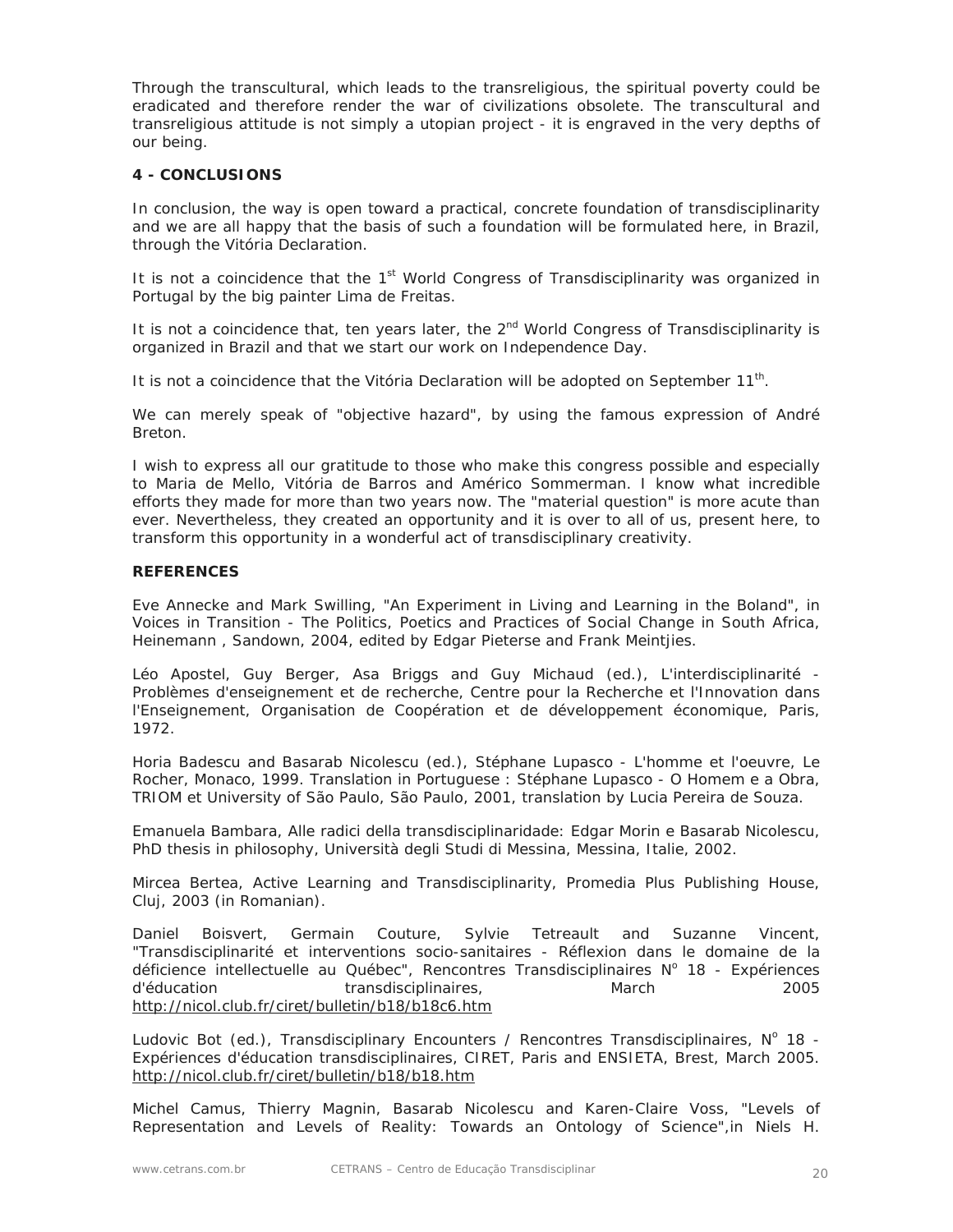Gregersen; Michael W.S. Parsons and Christoph Wassermann (ed.), *The Concept of Nature in Science and Theology (part II)*,Genève, Éditions Labor et Fides, 1998, pp. 94-103.

The Charter of Transdisciplinarity (in French, Spanish, English, Portuguese, Turkish, Italian and Romanian) http://perso.club-internet.fr/nicol/ciret/

Predrag Cicovacki, "Transdisciplinarity as an Interactive Method : A Critical Reflection on the Three Pillars of Transdisciplinarity", communication at the congress The Unifying Aspects of Cultures, Vienna, November 7-9, 2003

http://www.inst.at/kulturen/2003/01methoden/sektion\_papst\_e.htm

CETRANS Internet site http://www.cetrans.com.br/

CIRET-UNESCO Project "Transdisciplinary Evolution of the University", *Rencontres*  Transdisciplinaires Nº 9-10, February 1997

#### <http://nicol.club.fr/ciret/bulletin/b9et10.htm>

Antonio R. Damasio, *L'Erreur de Descartes - La raison des émotions*, Odile Jacob, Paris, 1995.

Jacques Delors, *Éducation - Un trésor est caché dedans*, Odile Jacob, Paris, 1996.

Maria de Mello, Vitória de Barros and Américo Sommerman (ed.), *Educaçao e Transdisciplinaridade* I, UNESCO and Triom, Brasilia, 2000.

\_\_\_\_\_\_\_\_\_\_\_\_\_\_\_\_\_\_\_\_\_\_\_\_\_\_\_\_\_\_\_\_\_\_\_\_\_\_\_\_\_\_\_\_\_\_\_\_\_\_\_\_\_\_\_\_\_\_\_\_\_\_\_\_\_\_\_\_\_\_\_\_\_ \_\_\_\_\_\_\_\_\_\_\_\_\_\_\_\_\_\_ *Educaçao e Transdisciplinaridade* I, UNESCO and Triom, Brasilia, 2002.

Jean-Noël Demol (ed.), *Didactique et transdisciplinarité*, L'Harmattan, Paris-Budapest-Torino, 2003.

Vincent Descombes, *Le complément du sujet*, Gallimard, Paris, 2004.

d'Espagnat, Bernard. *A la recherche du réel,* Gauthier- Villars, Paris, 1981.

Pierre Duguet, "L'approche des problèmes", in Léo Apostel et al. (1972).

John C. Eccles, *Evolution du cerveau et création de la conscience - A la recherche de la vraie nature de l'homme*, Fayard, paris, 1989.

"The Flame", The Magazine of Claremont Graduate University, USA, Vol. 4, No 3 - *Transdisciplinarity*, Winter 2003

http://www.claremont.edu/

Paulo Freire, *Pedagogy of the Oppressed*, The Seabury Press, New York, 1968.

Suzi Gablik, *Has Modernism failed* ?, Thames§Hudson, New York, 2004.

Galileo Galilei, *Dialogue sur les deux grands systèmes du monde*, Seuil, Paris, 1992, translated from the Italian by René Fréreux with the collaboration of François de Gandt, pp. 128-130; *Dialogue on the Great World Systems*, University of Chicago Press, Chicago, 1956, with an introduction by Giorgio de Santillana.

Howard Gardner, *The Disciplined Mind,* Simon&Schuster, New York, 1999.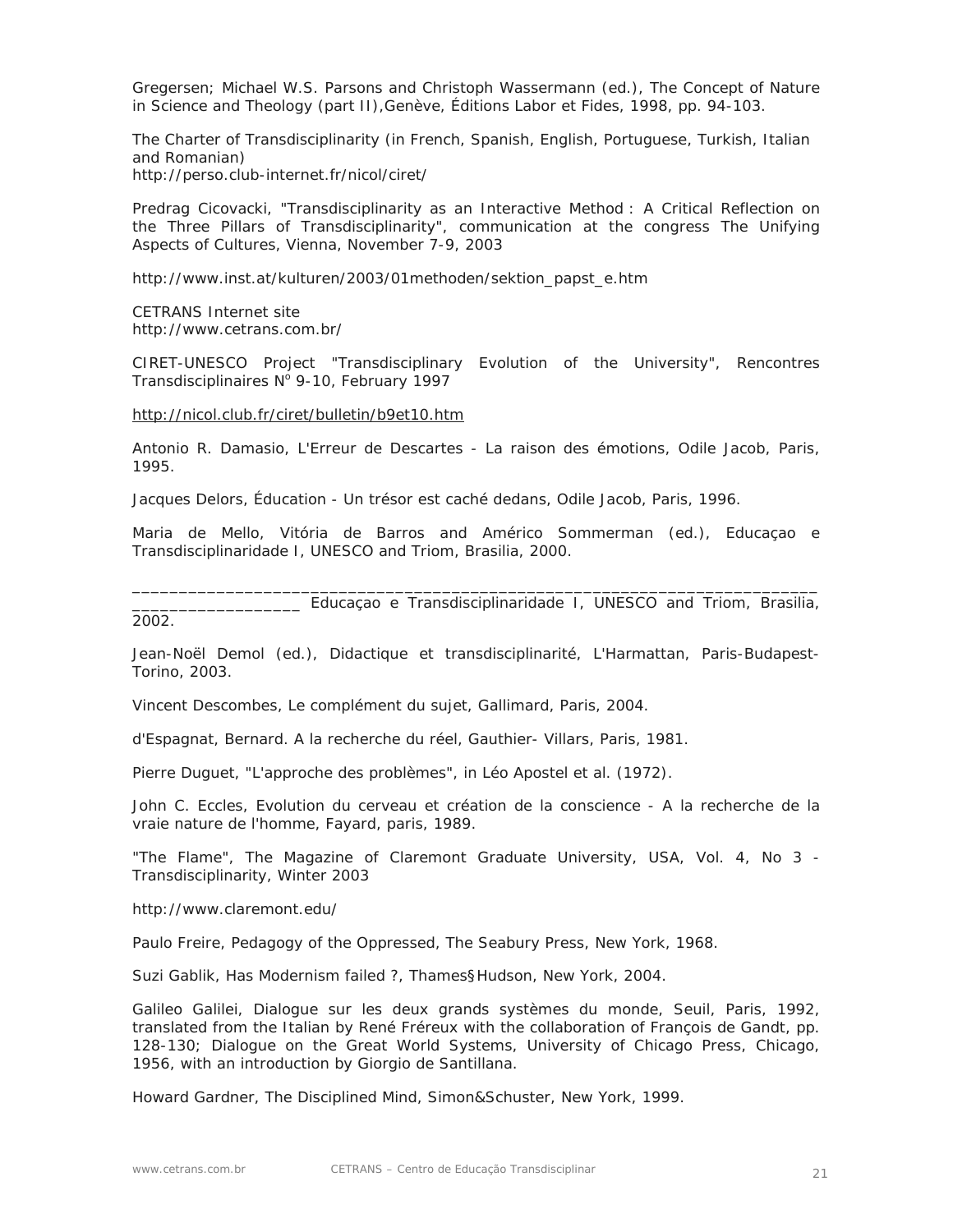Michael Gibbons, Camille Limoges, Helga Nowotny, Simon Schwartzman, Peter Scott and Martin Trow (ed.). *The New Production of Knowledge*, London, Thousand Oaks, New Delhi, SAGE, 1994.

"Guerre et paix antre les science : disciplinarité et transdisciplinarité", Revue du MAUSS,  $N^{\circ}$ 10, Paris, 1997.

Pierre-Léonard Harvey and Gilles Lemire, *La Nouvelle Éducation - NTIC, transdisciplinarité et communautique*, Les Presses de l'Université Laval / L'Harmattan, Québec - Paris, 2001, foreword by Basarab Nicolescu.

Werner Heisenberg, *Philosophie - Le manuscrit de 1942*,Paris, Seuil, 1998. Translation from German and introduction by Catherine Chevalley. German original edition : *Ordnung der Wirklichkeit*, Munich, R. Piper GmbH § KG, 1989. Published first in W. Blum, H. P. Dürr, and H. Rechenberg (ed.), *W. Heisenberg Gesammelte Werke, Vol. C-I : Physik und Erkenntnis, 1927-1955*, Munich, R. Piper GmbH § KG, 1984, pp. 218-306. To my knowledge, there is no translation in English of this book.

\_\_\_\_\_\_\_\_\_\_\_\_\_\_\_\_\_\_\_\_\_\_\_\_\_ *Physique et philosophie*, Albin Michel, Paris, 1971, translation from the English by Jacqueline Hadamard.

Edmund Husserl, *Méditations cartésiennes*, Vrin, Paris, 1966. Translated form the German by Gabrielle Peiffer and Emmanuel Levinas.

Erich Jantsch, a. " Vers l'interdisciplinarité et la transdisciplinarité dans l'enseignement et l'innovation ", in Léo Apostel et al. (1972).

\_\_\_\_\_\_\_\_\_\_\_\_\_\_\_\_\_ b. *Technological Planning and Social Futures*, Cassell/Associated Bussiness Programmes, London, 1972.

André Lichnerowicz, " Mathématique et transdisciplinarité ", in Léo Apostel et al. (1972).

Locarno Declaration, *Rencontres Transdisciplinaires* Nº 11, June 1997

http://nicol.club.fr/ciret/bulletin/b11.htm

Patrick Loisel, Marie-José Durant, Renée-Louise Franche, Michael Sullivan and Pierre Cote, " L'enseignement transdisciplinaire d'une problématique multidimensionnelle - Le diplôme de 3<sup>e</sup> cycle en prévention d'incapacités au travail ", *Rencontres Transdisciplinaires* N<sup>o</sup> 18 -Expériences d'éducation transdisciplinaires, March 2005.

[http://nicol.club.fr/ciret/bulletin/b18/b18c6.htm](http://nicol.club.fr/ciret/bulletin/b9et10.htm)

Stéphane Lupasco, *Le principe d'antagonisme et la logique de l'énergie - Prolégomènes à une science de la contradiction,* Hermann & Cie, Coll. "Actualités scientifiques et industrielles", n° 1133, Paris, 1951 ; 2nd ed. Le Rocher, Monaco, 1987, foreword by Basarab Nicolescu.

Edgar Morin*, La méthode* I - *La nature de la nature*, Paris, Seuil, 1977.

\_\_\_\_\_\_\_\_\_\_\_\_\_\_\_ *La méthode* II - *La vie de la vie*, Paris, Seuil, 1980.

\_\_\_\_\_\_\_\_\_\_\_\_\_\_\_ *La méthode* III - *La connaissance de la connaissance*, Paris, Seuil, 1986.

\_\_\_\_\_\_\_\_\_\_\_\_\_\_\_ *La méthode* IV - *Les idées, leur habitat, leur vie, leurs maeurs, leur organisation*, Paris, Seuil, 1991.

\_\_\_\_\_\_\_\_\_\_\_\_\_\_\_ *La méthode* V - *L'humanité de l'humanité*, Paris, Seuil, 2001.

\_\_\_\_\_\_\_\_\_\_\_\_\_\_\_ *La méthode* VI - *Ethique*, Paris, Seuil, 2004.

\_\_\_\_\_\_\_\_\_\_\_\_\_\_\_ 'Réforme de pensée, transdisciplinarité, réforme de l'Université' :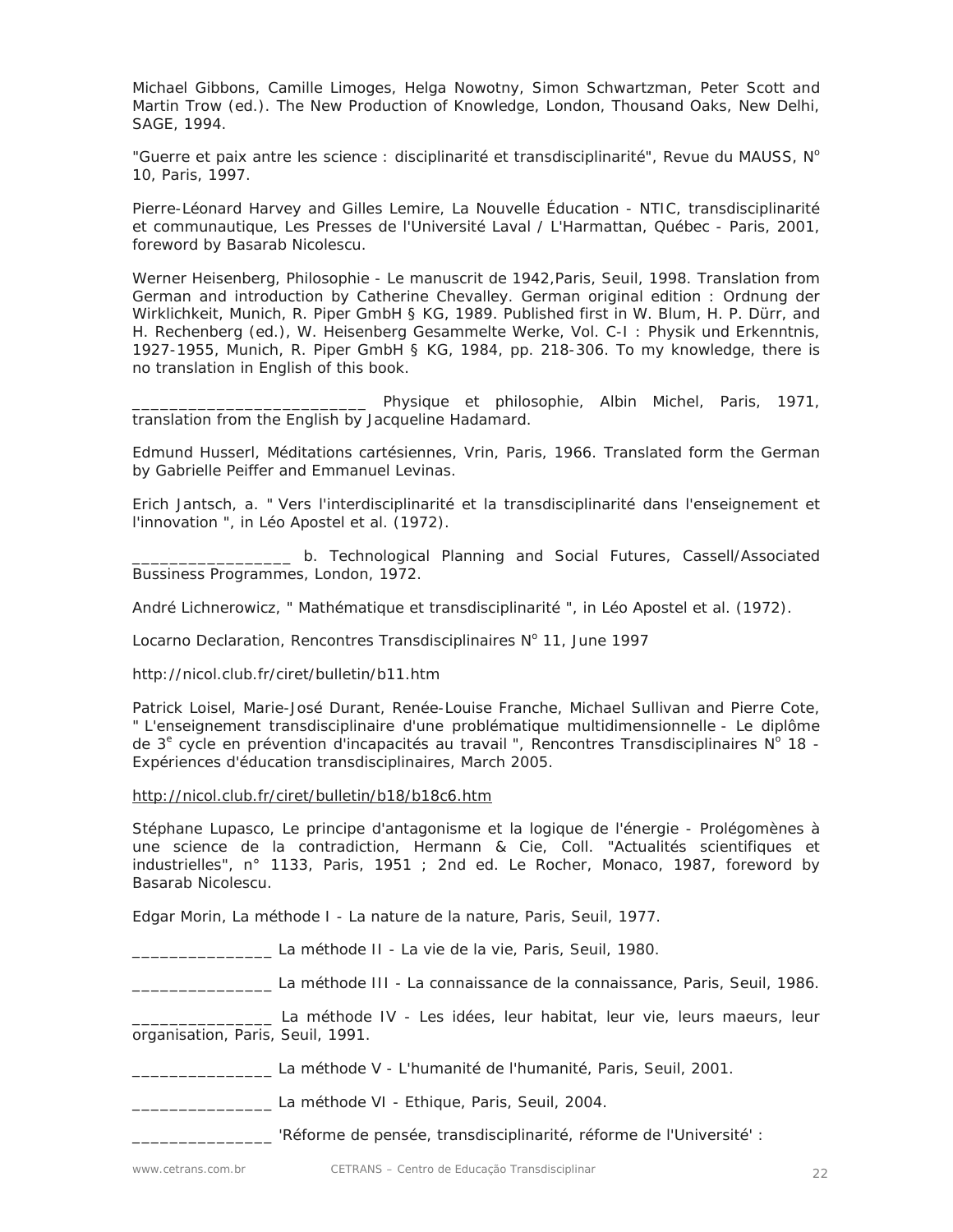http://perso.club-internet.fr/nicol/ciret/bulletin/b12/b12.c1.htm

\_\_\_\_\_\_\_\_\_\_\_\_\_\_\_ *Seven Complex Lessons in Education,* Paris, UNESCO, 1999. Translated from the French by Nidra Poller.

Edgar Morin and Anne Brigitte Kern, *Terre-Patrie*, Seuil, Paris, 1993.

Ernest Nagel and James R. Newman, *Gödel's Proof*, New York University Press, New York, 1958.

Andrew Newberg, Eugene d'Aquili and Vince Rause, *Why God Won't Go Away*, Ballantine Books, New York, 2001.

Basarab Nicolescu, "Sociologie et mécanique quantique", 3<sup>e</sup> Milénaire, nº 1, Paris, March-April 1982.

\_\_\_\_\_\_\_\_\_\_\_\_\_\_\_\_\_\_\_\_\_\_\_\_\_ *Nous, la particule et le monde*, Le Mail, Paris, 1985. 2nd edition, Le Rocher, Monaco, "Transdisciplinarité" Series, 2002.

\_\_\_\_\_\_\_\_\_\_\_\_\_\_\_\_\_\_\_\_\_\_\_\_\_\_ "Science as Testimony", in Proceedings of the Symposium *Science and the Boundaries of Knowlege : the Prologue of Our Cultural Past*, organised by UNESCO in collaboration with the Cini Foundation (Venice, March 3-7, 1986), Paris, UNESCO, 1986, pp. 9-30.

\_\_\_\_\_\_\_\_\_\_\_\_\_\_\_\_\_\_\_\_\_\_\_\_\_ *Science, Meaning and Evolution - The Cosmology of Jacob Boehme,* with selected texts by Jacob Boehme, New York, Parabola Books, 1991. Translated from the French by Rob Baker. Foreword by Joscelyn Godwin, afterword by Antoine Faivre.

\_\_\_\_\_\_\_\_\_\_\_\_\_\_\_\_\_\_\_\_\_\_\_\_ a. *La transdisciplinarité*, manifeste, Monaco, Le Rocher, "Transdisciplinarité" Series, 1996. English translation: *Manifesto of Transdisciplinarity*. New York: SUNY Press, 2002, translation from the French by Karen-Claire Voss. Translation in Portuguese: *O Manifesto da Transdisciplinaridade*, Triom, São Paulo, 1999, translation by Lucia Pereira de Souza; 2<sup>nd</sup> edition: 2001.

Loupsum b. "Levels of Complexity and Levels of Reality", in Bernard Pullman (ed.), *The Emergence of Complexity in Mathematics, Physics, Chemistry, and Biology*. Vatican City, Pontificia Academia Scientiarum, 1996, pp. 393-417. Distributed by Princeton University Press. Proceedings of the Plenary Session of the Pontifical Academy of Sciences, 27-31 October 1992, Casina Pio IV, Vatican.

\_\_\_\_\_\_\_\_\_\_\_\_\_\_\_\_\_\_\_\_\_\_\_ a. 'The Transdisciplinary Evolution of the University, Condition for Sustainable Development', *Rencontres Transdisciplinaires* N° 12, February 1998.

http://perso.club-internet.fr/nicol/ciret/bulletin/b12/b12.c8.htm

\_\_\_\_\_\_\_\_\_\_\_\_\_\_\_\_\_\_\_\_\_\_\_\_ b. "Gödelian Aspects of Nature and Knowledge", inGabriel Altmann and Walter A. Koch (ed.), *Systems - New Paradigms for the Human Sciences*, Berlin - New York, Walter de Gruyter, 1998, pp. 385-403.

\_\_\_\_\_\_\_\_\_\_\_\_\_\_\_\_\_\_\_\_\_\_\_\_ a. "Hylemorphism, Quantum Physics and Levels of Reality", in Demetra Sfendoni-Mentzou (ed.), *Aristotle and Contemporary Science*, New York, Peter Lang, 2000, Vol. I, pp. 173-184. Introduction by Hilary Putnam.

b. "Um Novo Tipo de Conhecimento Transdisciplinaridade", in Maria de Mello, Vitória de Barros and Américo Sommerman (ed.), Educaçao e Transdisciplinaridade I, UNESCO and Triom, Brasilia, 2000, pp. 13-30.

"Fundamentos Metodológicos do Diálogo Transcultural", in Edgar de Assis Carvalho and Terezinha Mendonça (ed.), *Ensaios de Complexidade 2*, Porto Alegre, Editora Sulina, 2003.